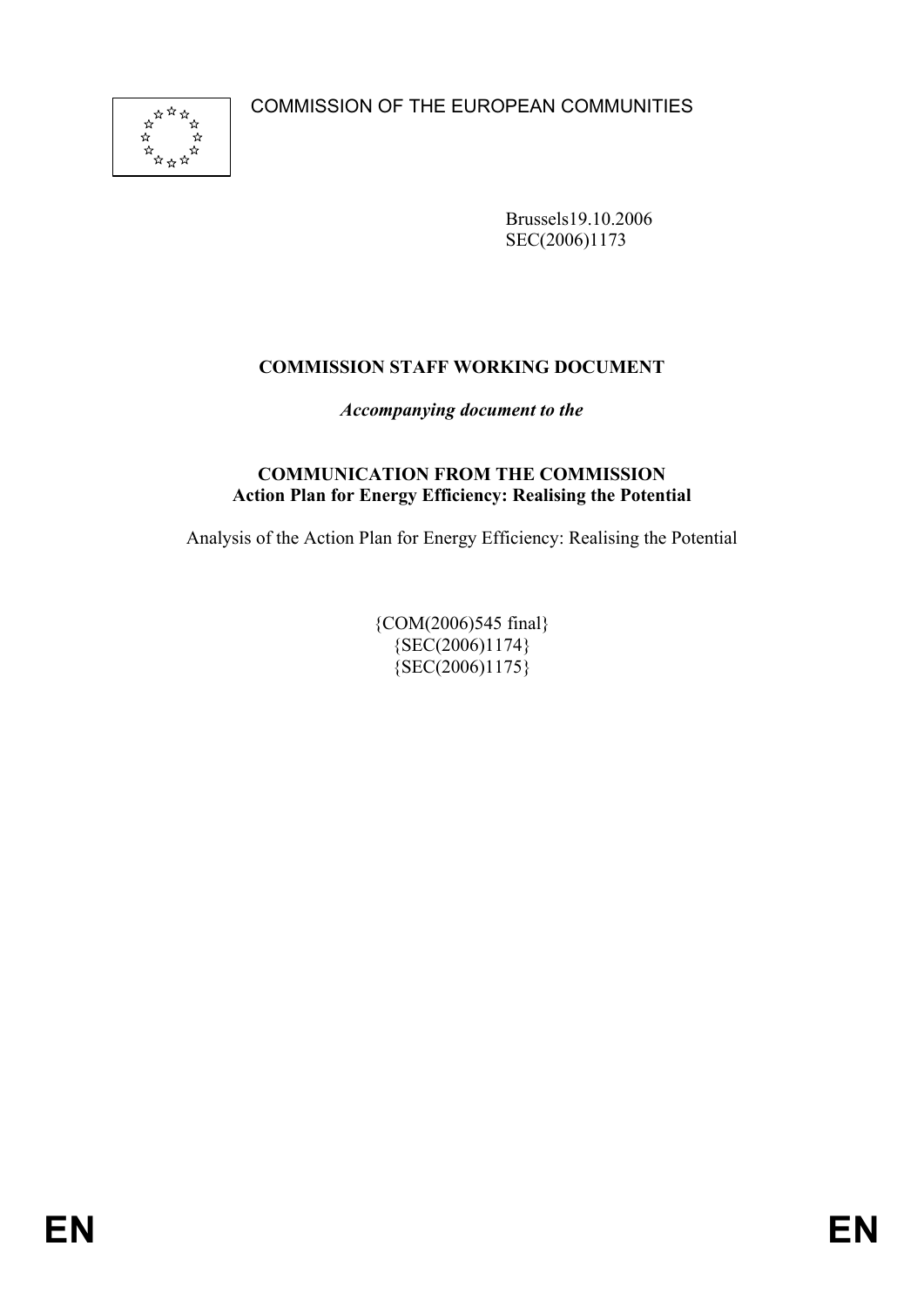# **TABLE OF CONTENTS**

| 1.   |                                                                                  |  |
|------|----------------------------------------------------------------------------------|--|
| 2.   |                                                                                  |  |
| 3.   |                                                                                  |  |
| 4.   |                                                                                  |  |
| 5.   |                                                                                  |  |
| 6.   |                                                                                  |  |
| 7.   |                                                                                  |  |
| 7.1. | Dynamic energy performance requirements for energy-using products, buildings and |  |
| 7.2. |                                                                                  |  |
| 7.3. |                                                                                  |  |
| 7.4  | Financing energy efficiency, economic incentives and energy pricing23            |  |
| 7.5. |                                                                                  |  |
| 7.6. |                                                                                  |  |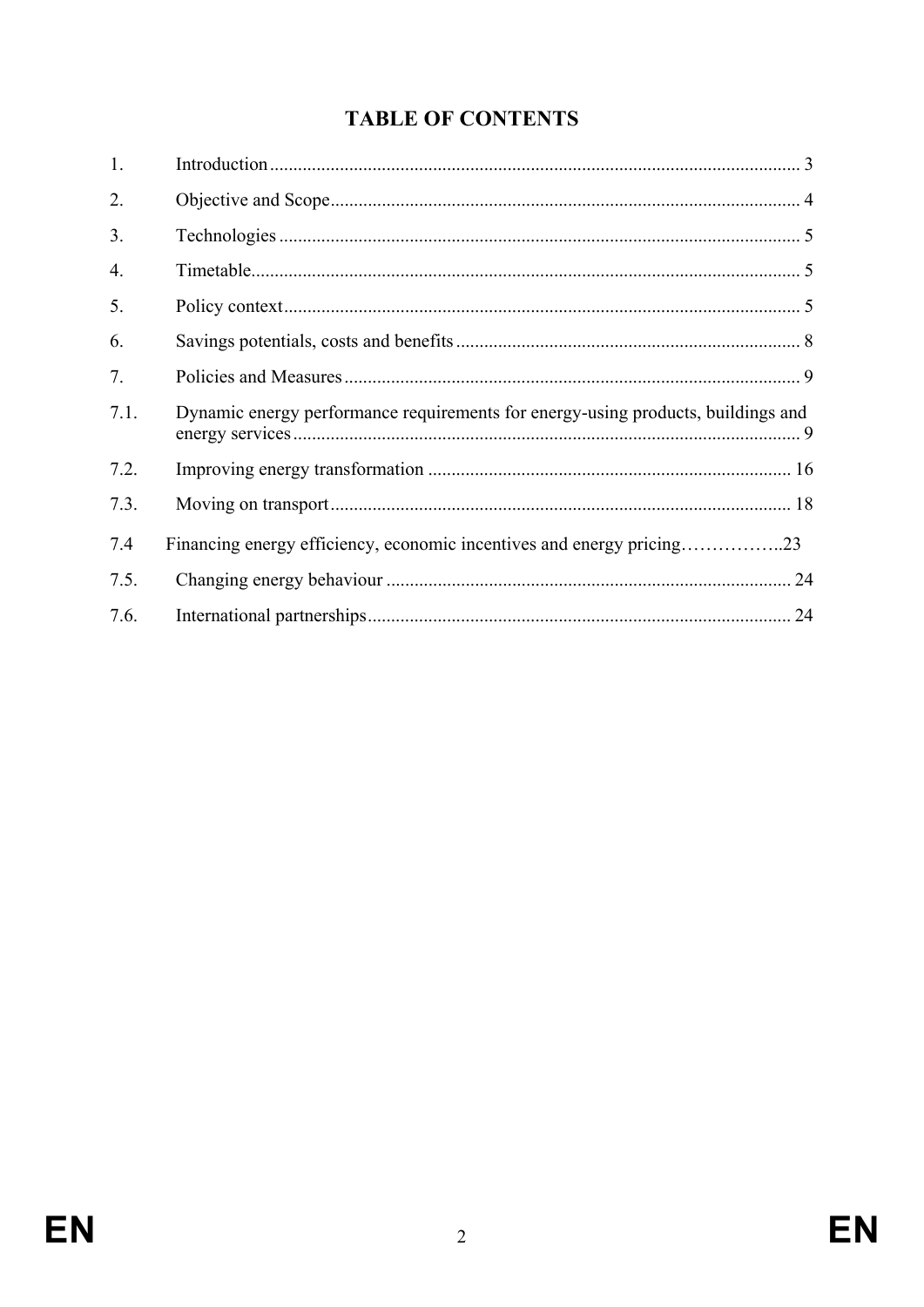#### **COMMISSION STAFF WORKING DOCUMENT**

#### **Analysis of the Action Plan for Energy Efficiency: Realising the Potential**

#### **1. INTRODUCTION**

#### *The role of improved energy efficiency*

The Commission Green Paper of 2006 entitled "A European Strategy for Sustainable, Competitive and Secure Energy<sup>"1</sup> made it clear that a common energy policy was necessary and will require concrete action at Community level. The Spring 2006 European Council, in very unambiguous terms, called for an ambitious and realistic EU Action Plan on Energy Efficiency, listing specific actions<sup>2</sup>. It is also important to mention the High Level Group on Competitiveness, Energy and the Environment, created at the beginning of  $2006<sup>3</sup>$ . The Group explicitly endorsed the 20% savings potential from the 2005 Green Paper on Energy Efficiency<sup>4</sup>. Progress achieved in this regard will now be assessed in the framework of the regular Strategic EU Energy  $Reviews<sup>5</sup>$ .

Energy efficiency has thus gradually increased in importance in European economic, social and environmental policy in recent years. Starting in March 2000, the Lisbon European Council<sup>6</sup> set the objective of making Europe the most competitive and dynamic knowledge-based economy in the world. To support this strategy and help put it into practice, the Competitiveness and Innovation Framework Programme<sup>7</sup> of 2005 was launched, bringing together specific Community programmes with a view to boost European **productivity**, **innovation capacity**, **entrepreneurship and growth,** while addressing **environmental** concerns.

Energy efficiency is thus an indispensable element of the Lisbon Strategy and of the programmes supporting it. Energy efficiency promotes the three core objectives of improving **competitiveness**, **security of energy supply** and of reducing **environmental impact** from economic activity. Improving energy efficiency accomplishes this by lowering costs, reducing import dependency and cutting increasingly dangerous carbon-dioxide emissions, all in a cost-effective manner<sup>8</sup>.

http://ec.europa.eu/enterprise/environment/hlg/doc\_06/first\_report\_02\_06\_06.pdf

<sup>1</sup> COM(2006) 105 final of 8 March 2006.

 $\overline{2}$ Presidency Conclusions of 23/24 March 2006. 7775/1/06 REV1 of 18.05.2006

<sup>3</sup> First Report on the High Level Group on Competitiveness, Energy and the Environment., European Commission, 2.06.2006.

The Commission established that up to 20% of Europe's primary energy consumption could be saved in a cost effective way by 2020. Doing More with Less, COM (2005) 265 final of  $22.06. 2005.$ 

The first annual Strategic EU Energy Review (SEER) is preliminarily scheduled for the end of  $2006.$ 

Presidency Conclusions, Nr. 100/1/00 of 23.3.2000.

<sup>7</sup> COM(2005) 121 final of 6 April 2005.

<sup>8</sup> While the exact interpretation of cost-effectiveness in Community legislation on energy efficiency has deliberately been left open to Member States, the lowest life-cycle cost (LCC) method for meeting foreseen energy investments (on the energy supply or demand side) is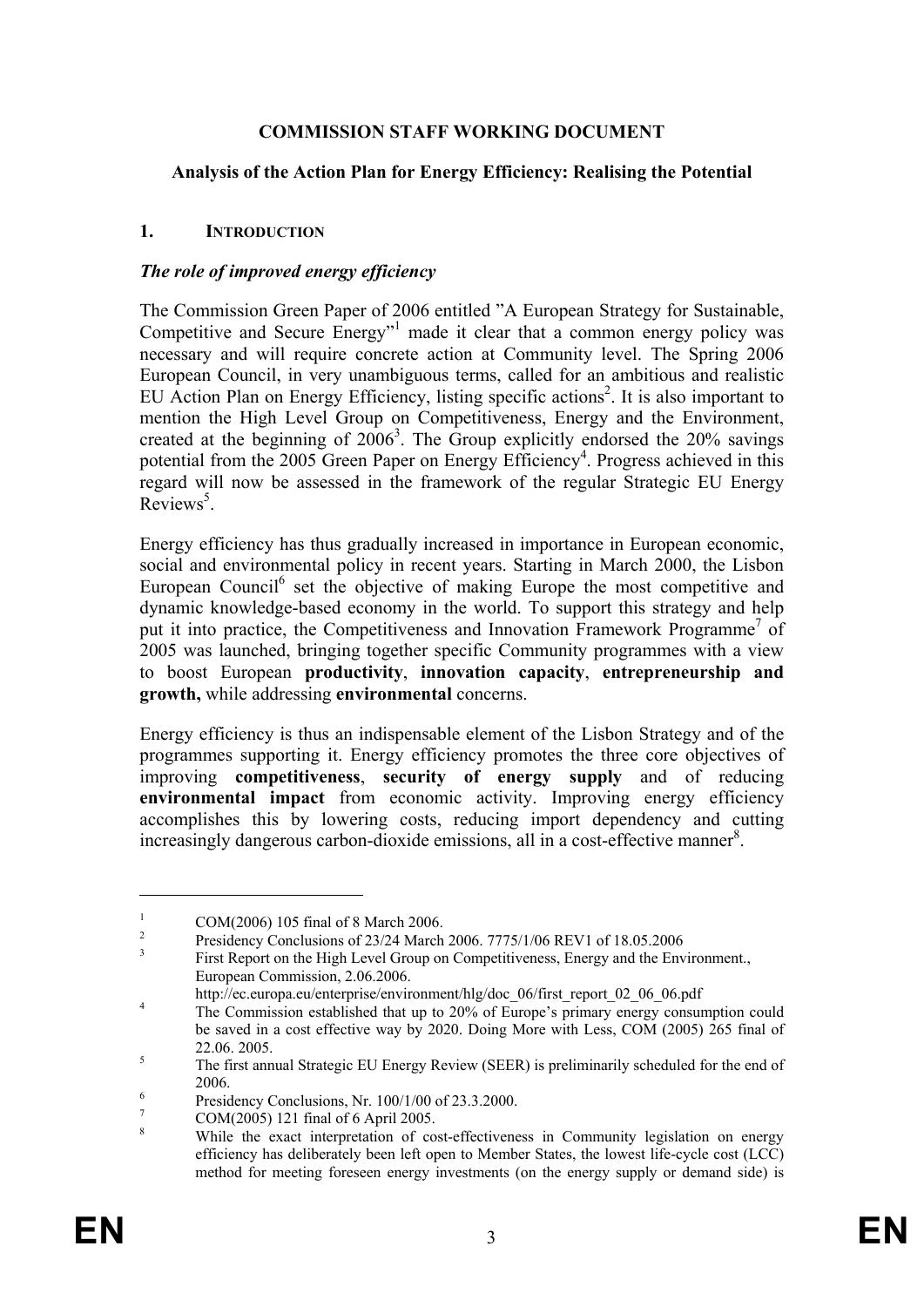### *Common EU energy policy and the Action Plan*

The need for a common EU energy policy to meet the objectives of the Lisbon Strategy and the challenges of globalisation and climate change was underlined at the Hampton Court informal summit in October 2005<sup>9</sup>. These actions included strengthened EU leadership, full implementation of EU legislation, measures in the energy transformation and transport sectors, and engagement with third countries.

An **Action Plan for Energy Efficiency<sup>10</sup>** and an Executive Summary of the Impact Assessment Report<sup>11</sup> are presented in accompanying documents. The Action Plan describes in brief the priority actions set forth to realise the existing savings potential. In an annex to the Action Plan, all of the proposed measures – around 75 - are listed, together with approximate timetables. The present **Commission Staff Working Document** lists the measures in the Action plan and presents additional background, analysis and detail on these measures, sometimes in the form of sub-measures. A Report on the Impact Assessment<sup>12</sup> also accompanies these three documents.

#### **2. OBJECTIVE AND SCOPE**

The immediate **objective** of the Action Plan for Energy Efficiency is to present an operational framework of policies and measures with a view to realising the energy savings potential that exists in the EU. This potential is now estimated to be more than 20 % of annual primary energy consumption<sup>13</sup>. The Plan sets forth cost-effective initiatives to be launched in the coming six years intended to realise this potential.

The broader and long-term **ambition** of the Action Plan is to produce lasting market, institutional, technical and behavioural change, while empowering and mobilising actors on the energy market. Together these are foreseen to lead to significant and lasting improvements in energy efficiency by providing EU citizens with the globally most energy-efficient buildings, appliances, processes, cars and energy systems.

For most measures, the present document also sets forth work programmes that are sufficiently detailed to allow market actors to plan their activities accordingly, including providing information for national Energy Efficiency Action Plans.

The **scope** of actions taken in the EU Energy Efficiency Action Plan corresponds to that in the Green Paper on Energy Efficiency. It covers all end-use sectors (residential, tertiary, the public sector, industry and transport), as well as the energy transformation sector. The international sector is also given special attention.

generally regarded as the most straightforward and easy-to-interpret measure of economic evaluation.

 $^{9}$  27 October 2005

 $10$  COM (2006) 545

 $\frac{11}{12}$  SEC (2006) 1175

 $\sum_{13}^{12}$  SEC (2006) 1174

<sup>13</sup> A goal to realise 20% of primary energy consumption by 2020 was set forth in the Commission Green Paper on Energy Efficiency, "Doing More with Less", COM (2005) 265 final of 22 June 2005.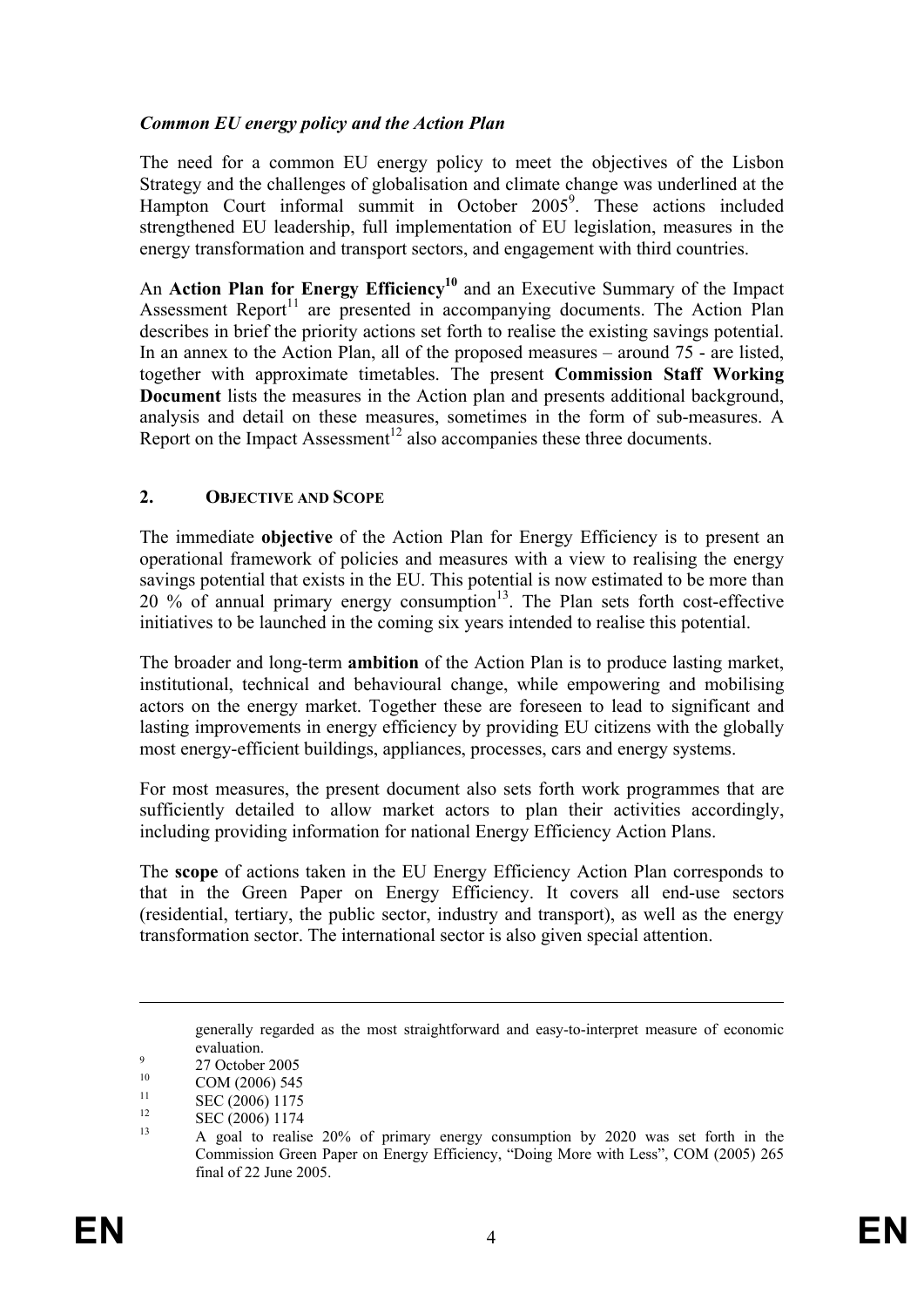## **3. TECHNOLOGIES**

The further development and deployment of commercially available energy-efficient **technologies** with satisfactory life-cycle costs is essential to achieving EU energy objectives. The Action Plan therefore promotes a wide portfolio of technologies in all energy-using sectors and for all commercially viable energy vectors. The Plan also encourages the demonstration and use of new, innovative and emerging energyefficient technologies and techniques, as well as applied research and development. **A strategic energy technology plan<sup>14</sup>** is under consideration, possibly together with a **European Institute of Technology** and a **European Energy Observatory** for monitoring**,** as proposed by the recent Green Paper on sustainability, competitiveness and secure energy.15 These institutional developments, together with a strong political commitment from the Member States and active participation from the business and financial sectors, will contribute to a sustainable technology trajectory.

### **4. TIMETABLE**

The approximate implementation dates set forth are also intended to help Member States to coordinate measures proposed in the EU Action Plan with initiatives in their own **national Action Plans for Energy Efficiency**. The latter are now required by the newly adopted Energy Services Directive<sup>16</sup>. National Action Plans have three-year cycles except for the first one, which is for four years.

The present EU Action Plan covers a six-year period, from 1.1.2007–31.12.2012. It allows sufficient time for proposed legislation to be adopted and transposed<sup>17</sup>. This Action Plan also comes six years after the first EU Action Plan for Energy Efficiency<sup>18</sup>. The actions in the first Plan have either been implemented or are now in the process of implementation. A mid-term review is planned with a view to monitoring progress with the Action Plan.

# **5. POLICY CONTEXT**

The policies and measures proposed in the Action Plan are supported by the results of a number of reports, stakeholder consultations and political decisions. An impact assessment has also been carried out to help ensure the economic feasibility and the social and environmental viability of the proposed measures. Moreover, the impact assessment compares the costs and benefits of the measures with a view to prioritise certain measures due to their greater impact and lower costs.

<sup>&</sup>lt;sup>14</sup> Also to include the enabling contribution of relevant information and telecommunications technologies (ICT).<br>
<sup>15</sup> Ibid.<br>
<sup>16</sup> Directive 2006/220

Directive 2006/32/EC on Energy End-use Efficiency and Energy Services and repealing Council Directive 93/76/EEC.<br><sup>17</sup> The current Action Plan also falls within the timeframe for the Kyoto Protocol (2008 – 2012)

and the 2007 – 2013 Financial Perspective. The six-year cycle will allow a new EU Action Plan to be adopted during 2012, based on results from the Commission mid-term review and the final review planned for the end of 2011.<br>COM(2000)247 final of 26.04.2000.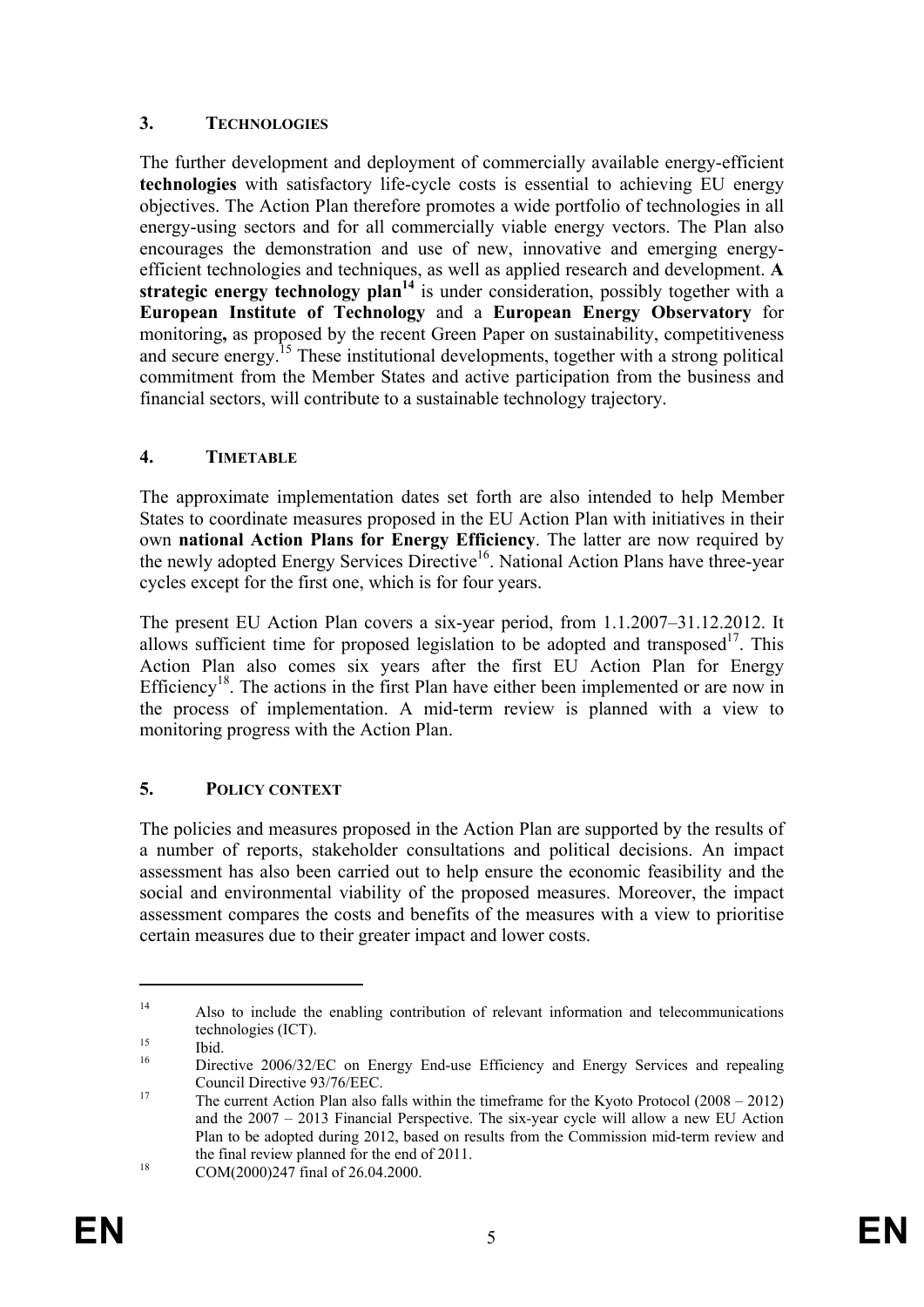### *Green Paper on Energy Efficiency*

The Green Paper on Energy Efficiency<sup>19</sup> proposed a number of possible policies and measures, posed 25 questions to stimulate discussion, and launched a public debate on the need for action at Community level.

Market failures and barriers outlined in the Green Paper on Energy Efficiency, including informational, technical, institutional and regulatory ones, point to a need for initiatives to be taken at EU level. Some autonomous improvement in energy efficiency has been registered as a result of market forces and earlier policies and measures. However, there remains a need for better implementation, increased enforcement and new measures to realise much of the remaining savings potential. The nature of this improved implementation and the possible new measures needed were main themes in the 25 questions that were posed.

#### *The Debate on the Green Paper on Energy Efficiency*

The present Action Plan on Energy Efficiency takes into account the 241 responses submitted during the public consultation on the Green Paper on Energy Efficiency  $^{20}$ and discussions in the High-Level Group meetings and fora dedicated to energy efficiency.

Many important points are raised in the analysis of the debate and the responses to the questions in the Green Paper on Energy Efficiency. Among these is an apparent urgent need to improve the availability and quality of information on energy consumption and on available energy-efficient technologies and techniques. Information on financing possibilities and instruments is also shown to be lacking. More and higher quality energy audits are recommended. A number of possible new measures emerge for the building sector, including the wider use of passive technologies and stronger measures for smaller existing buildings, if these are introduced after transposition of the current Energy Performance of Buildings Directive<sup>21</sup>. The contribution of fiscal instruments to energy efficiency is underscored. Wider use of targeted and coherent tax incentives, both tax credits and tax differentiation to promote energy efficiency is recommended, including reduced VAT for energy-efficient products and higher excise tax for inefficient vehicles. Fiscal neutrality is considered important, mainly to prevent tax losses to Member State treasuries. Internalising external costs is considered necessary. National Action Plans, which are already required by the new Energy Services Directive, are strongly supported, as are sectoral energy savings targets, set by the Member States. State Aid rules to allow larger subsidies to education and training related to improved energy efficiency are recommended. There is a call for improving existing EU legislation, more self-regulation and less new legislation. Binding minimum efficiency requirements for automobiles are also called for.

#### *The European Parliament's Report on the Green Paper on Energy Efficiency*

 $\frac{19}{20}$  Ibid.

Report on the Analysis of the Consultation on the Green Paper on Energy Efficiency: Commission Staff Working Document (SEC (2006)693)of 29.05.06. 21 Directive 2002/91/EC of 16 December 2002.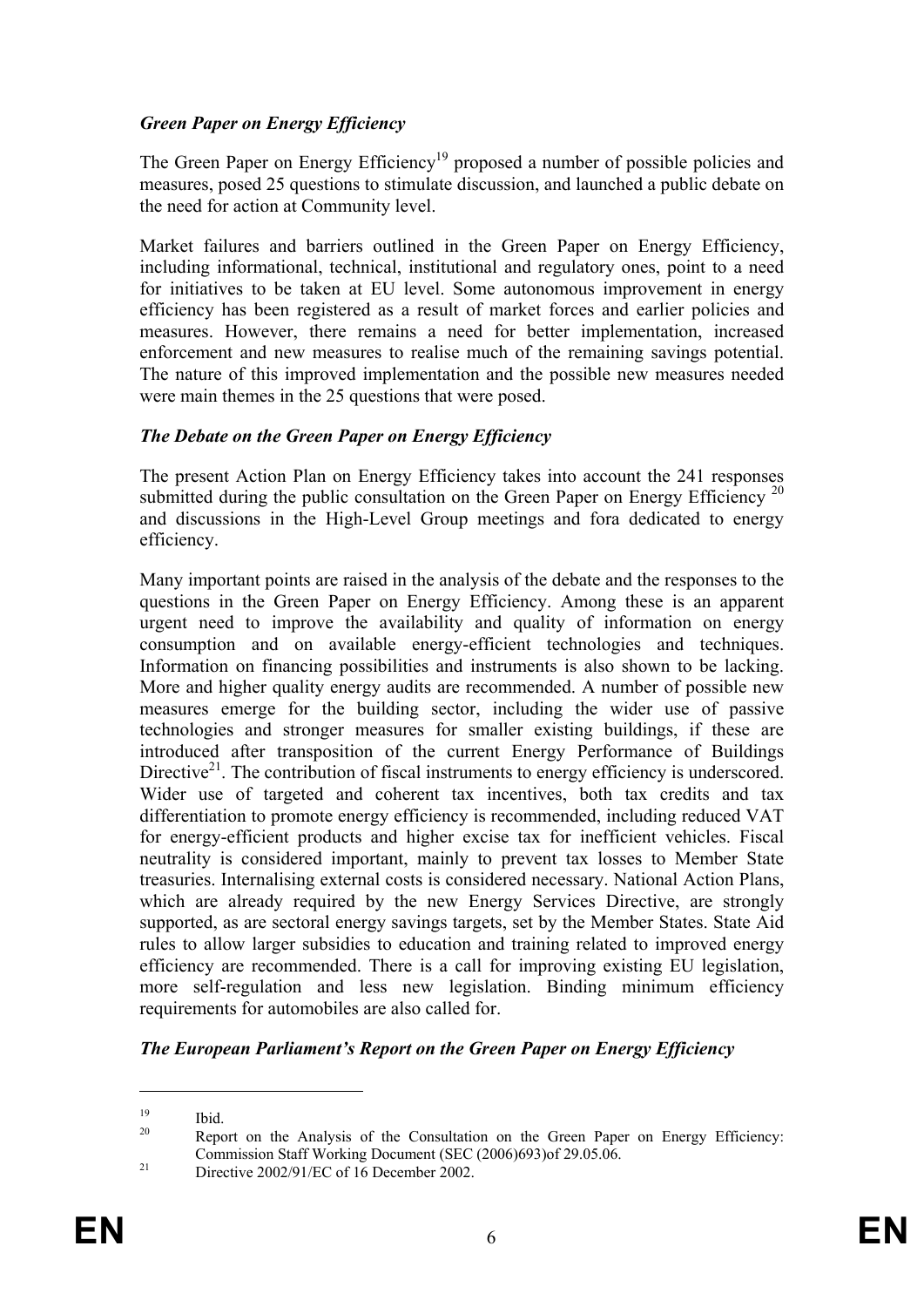The European Parliament's Report on the Green Paper on Energy Efficiency<sup>22</sup> sets forth over 100 well defined and ambitious recommendations for improving energy efficiency. These cover all facets of energy savings. The report makes clear that better implementation of existing legislation is the most expedient way to improve energy efficiency in the Union. To accomplish this, the Parliament calls on the Commission, in addition to increasing the use of infringement procedures as a way to gain credibility, to provide clear, frequent and accessible updates on the state of implementation of EU energy Directives. In addition to improved and accelerated implementation of the Energy Performance of Buildings Directive, the Parliament asks the Commission to rapidly evaluate the impact on energy consumption on the economy of gradually extending the scope of the directive to cover all existing residential buildings. In the same impact assessment, minimum efficiency requirements for building components should be considered, according to the report, as well as means to further encourage the use of passive or natural sources of lighting, cooling and heating.

Parliament's Report also sets forth a number of proposals relating to different funding mechanisms, including for small and medium-sized enterprises (SMEs) and for energy service companies (ESCOs). The increased use of Structural and Cohesion funds, of Public-private partnerships and the creation of an Energy Efficiency Fund are proposed to improve the financing of energy efficiency. A framework directive on transport energy efficiency is proposed.

To address the problem of providing incentives for energy supply companies to promote energy efficiency measures and thereby sell less energy, the Parliament recommends the creation of a competitive energy services market with full transparency and equal treatment for all operators with a view to developing the alternative business of energy efficiency.

# *Report on the Second European Climate Change Programme*

Several important findings are presented in the 2006 Review of the European Climate Change Programme<sup>23</sup>. One conclusion of the review is that it is possible, with effective policies and measures, to stabilise energy demand in spite of increased economic growth and increased demand for energy services. While total primary energy consumption for the EU as a whole grew by 0.8% a year between 1990 and 2003, energy consumption in some Member States has remained unchanged, mainly through improved energy efficiency in buildings, in the service sector and in industry. Others, on the other hand, have experienced a more-or-less constant rate of growth in energy consumption. In reviewing existing EU legislation on energy efficiency, the ECCP report also concludes that Member State reporting on their energy efficiency policies is minimalist. The new requirements for national Energy Efficiency Action Plans are expected to improve this. More ambitious implementation in Member States

<sup>&</sup>lt;sup>22</sup> Report on the Green Paper on Energy Efficiency, M. Vidal Quadras, rapporteur. EP Report P6\_A(2006)0160 of 03.05.2006.<br>
<sup>23</sup> Final Report from the European Climate Change Programme, Energy Demand Group,

European Commission. http://forum.europa.eu.int/Public/irc/env/eccp\_2/library?l=/eccp\_review\_energy\_1&vm=detail ed&sb=Title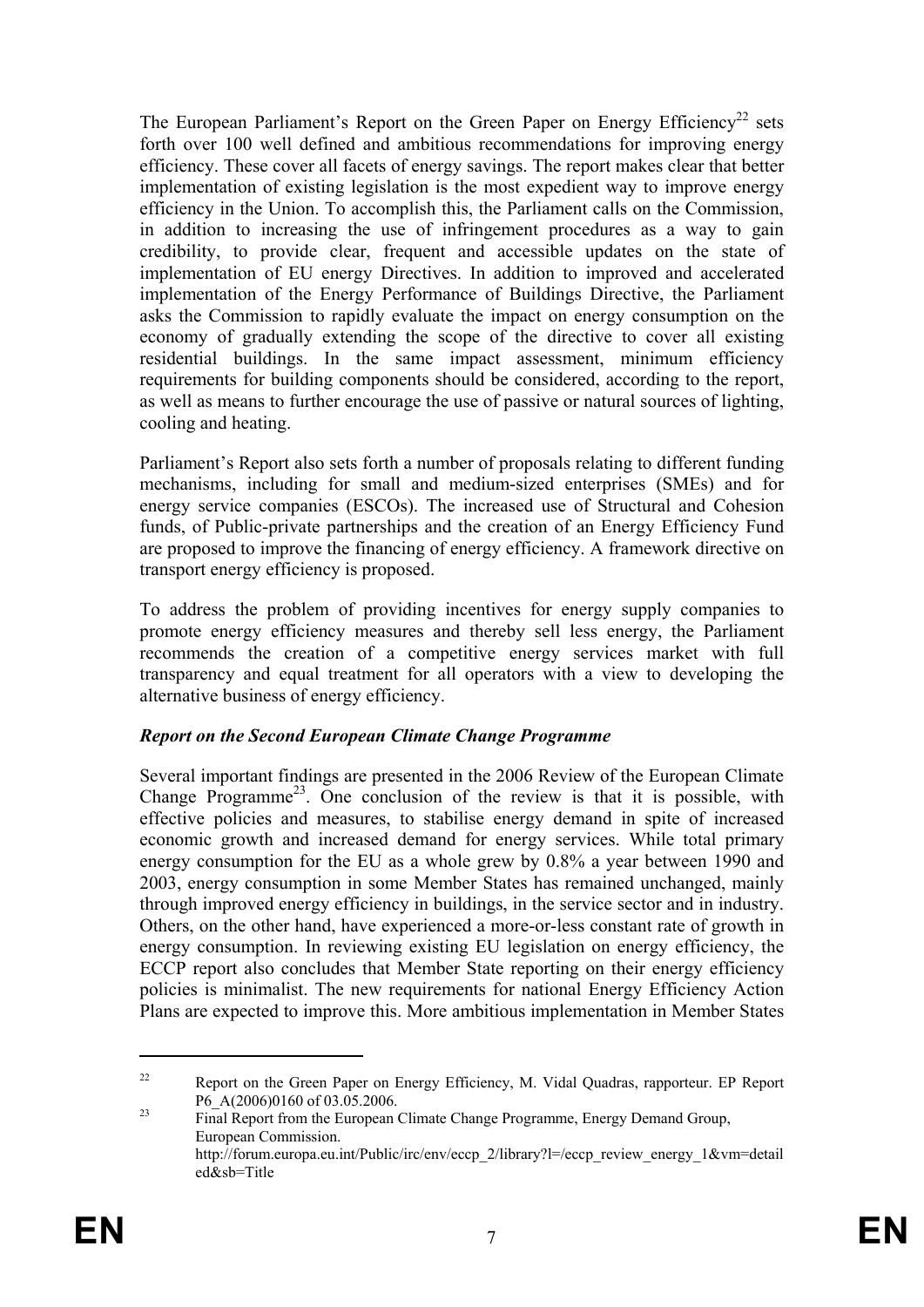of EU legislation is necessary. In addition, some details of existing legislation need revision and supplementary policies adopted, including new European Norms.

#### **6. SAVINGS POTENTIALS, COSTS AND BENEFITS**

The cost-effective energy savings potential in the EU is now estimated to be around 1.9% per year during the next 15 years, assuming oil prices remain high and that an average GDP growth for the EU of  $2.3\%$  per year is achieved<sup>24</sup>. Achieving the  $20\%$ goal established by the Green Paper on Energy Efficiency would lead to an annual savings of primary energy by 2020 of around 390 mtoe. The savings necessary to achieve this from existing and new policies and measures is estimated to be 1.5 % per year, in addition to the estimated annual baseline or "business-as-usual improvements of 1.8% (autonomous improvements of 0.85% annually and the impact of previous Community legislative measures of 0.35 % annually, during the next 15 years. Annual structural changes of  $0.6\%$  are also estimated.<sup>25</sup>.

A number of detailed scenario studies indicate that the 20% savings potential is in many respects a conservative estimate. With additional policies and measures it is considered completely feasible to realise cost-effective savings of around 28% by 2020. This is based on calculations showing potentials of 27% and 30% for the residential and commercial sectors, respectively, while industry is estimated to have a potential of 25%. For transport the savings potential is 26%, including modal shifts<sup>26</sup>.

The Impact Assessment Report for the Action Plan looks at the economic, environmental and social costs and benefits of the actions set forth in the Action Plan, using a multi-criteria analysis. It supports the feasibility of the proposed measures contributing to reaching the goal set forth in the Green Paper of saving 20% of primary energy consumption by 2020 in fulfilling a large share of the existing potential. The Impact Assessment also supports the proposition that improved implementation of existing measures can deliver substantial savings, approximately half of the available energy savings potential, and that new policies and measures will be required to realise additional savings. Selection criteria used give guidance regarding which policies and measures should be given priority. Improved security of supply, cost-effectiveness, environmental impact (primarily CO2 emission mitigation) effects on administrative costs on business and EU competitiveness and persistence of impacts are core considerations. Underlying these criteria are of course other dimensions such as the trade and investment flows, innovation and research, employment, government budget impacts, social inclusion and others. Additional important findings include the fact that improved information, training and education, together with better compliance and enforcement can provide significant energy

<sup>&</sup>lt;sup>24</sup> A comprehensive and detailed energy savings potential study for the EU Member States has recently been launched by the Commission. When this is completed, in early 2007, it will provide guidance for Member States and the Commission in reviewing the progress made toward reaching the current final energy savings targets of 1% per year with the actions reported in national Energy Efficiency Action Plans. Several partial studies are cited in the

Green Paper on Energy Efficiency and in the Impact Analysis. Report.<br><sup>25</sup> Impact Assessment Report (SEC (2006) 1174 and European Commission energy scenarios 2006.<br><sup>26</sup> Wuppertal Institute 2005, based on Mantzos (2003).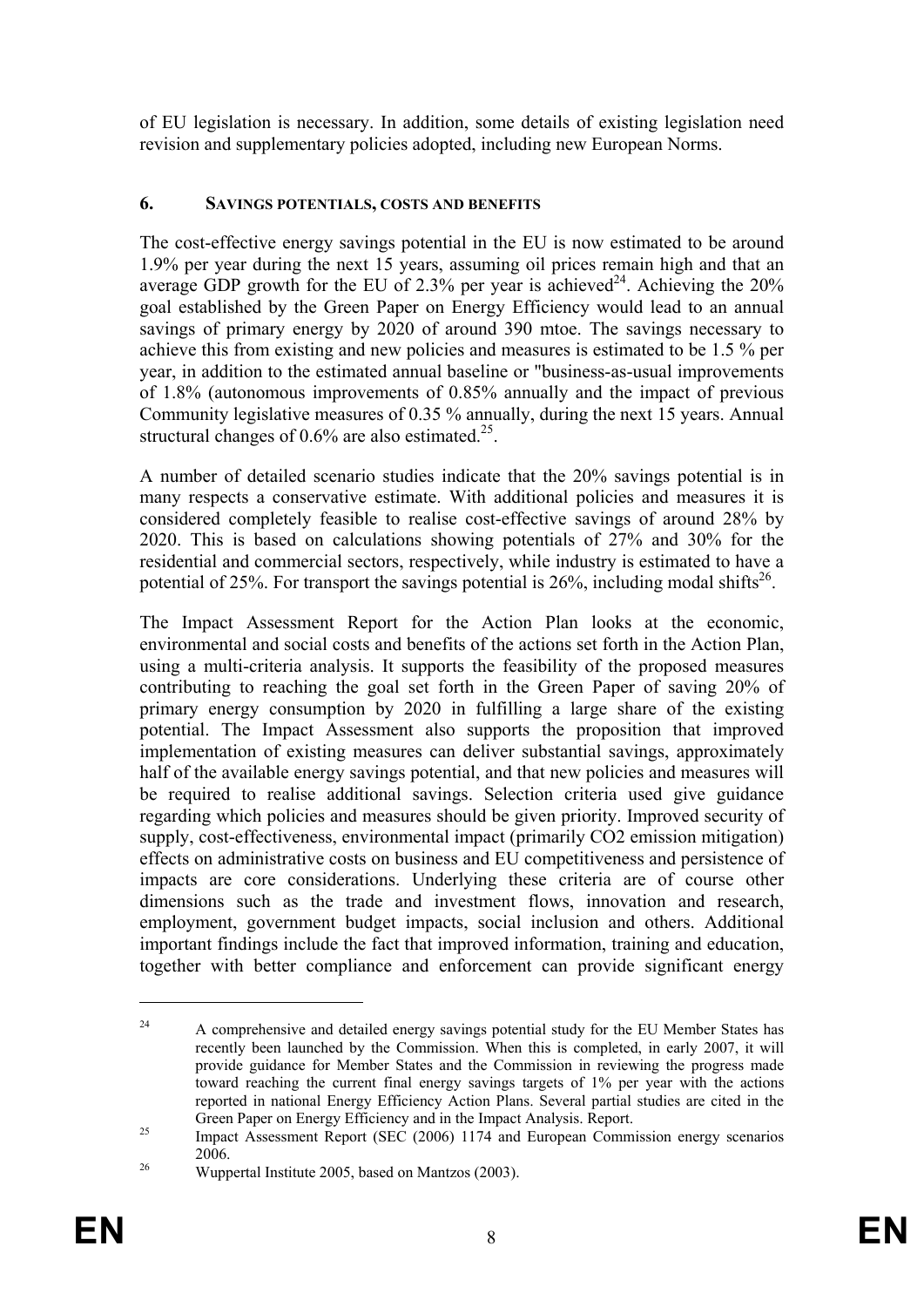savings at low cost. National building codes, related to the Energy Performance of Buildings Directive, as well as better enforcement and use of the EU labelling scheme for appliances can increase the impacts from these Directives markedly. Other important findings of the Impact Assessment are found in the transport sector, where the improved labelling of energy performance of automobiles and a strengthening of the current ACEA agreement on energy performance are shown to have strong favourable impacts on energy efficiency as well as to provide other economic, social and environmental net benefits $2^7$ .

The Impact Assessment Report finds that the measures proposed in this Action Plan on the whole have net positive benefits regarding security of supply, competitiveness, employment and the environment.

# **7. POLICIES AND MEASURES**

The policies and measures in the Action Plan are arranged under six main headings. In order to use the full potential of EU legal instruments, both existing and proposed it is essential that relevant market actors implement and fully enforce these measures. Improving energy transformation requires several different types of measures to ensure optimal production, transmission and distribution of energy. The transport sector also requires a programme of different types of measures, including infrastructural changes and modal shifting. Financing energy efficiency requires measures at local, regional, national and international level. Like all the sectors in the other headings, partnerships between the private and public sectors are crucial.

The importance of the task of changing energy behaviour cannot be over-stated. As additional measures are taken, it is imperative that market actors are provided with full information and correct price signals.

Finally, globalising energy efficiency is the only way to ensure that the energy efficiency improvements made in the EU are not neutralised by energy efficiency losses outside the EU. Evaluation and monitoring of progress in improving energy efficiency is essential and will be carried out inter alia using national Energy Efficiency Action Plans and Commission reports based partially on these.

#### **7.1. Dynamic energy performance requirements for energy-using products, buildings and energy services**

The first pillar of the Action Plan builds to a great extent on the comprehensive framework of Community directives and regulations already in force designed to improve energy efficiency in energy-using products, buildings and energy services. Most of these were in fact proposed in the first Energy Efficiency Action Plan, adopted in  $2000^{28}$ . A co-ordinated and ambitious implementation, support for and

<u>.</u>

<sup>&</sup>lt;sup>27</sup> These positive impacts are also set forth in a number of other recent reviews and reports, as

set forth in the Green Paper on Energy Efficiency.<br><sup>28</sup> The Action Plan to Improve Energy Efficiency in the European Community (COM(2000) 247 final proposed a number of important measures that were subsequently adopted as Directives, almost all of which are now under implementation and will soon be reviewed and evaluated..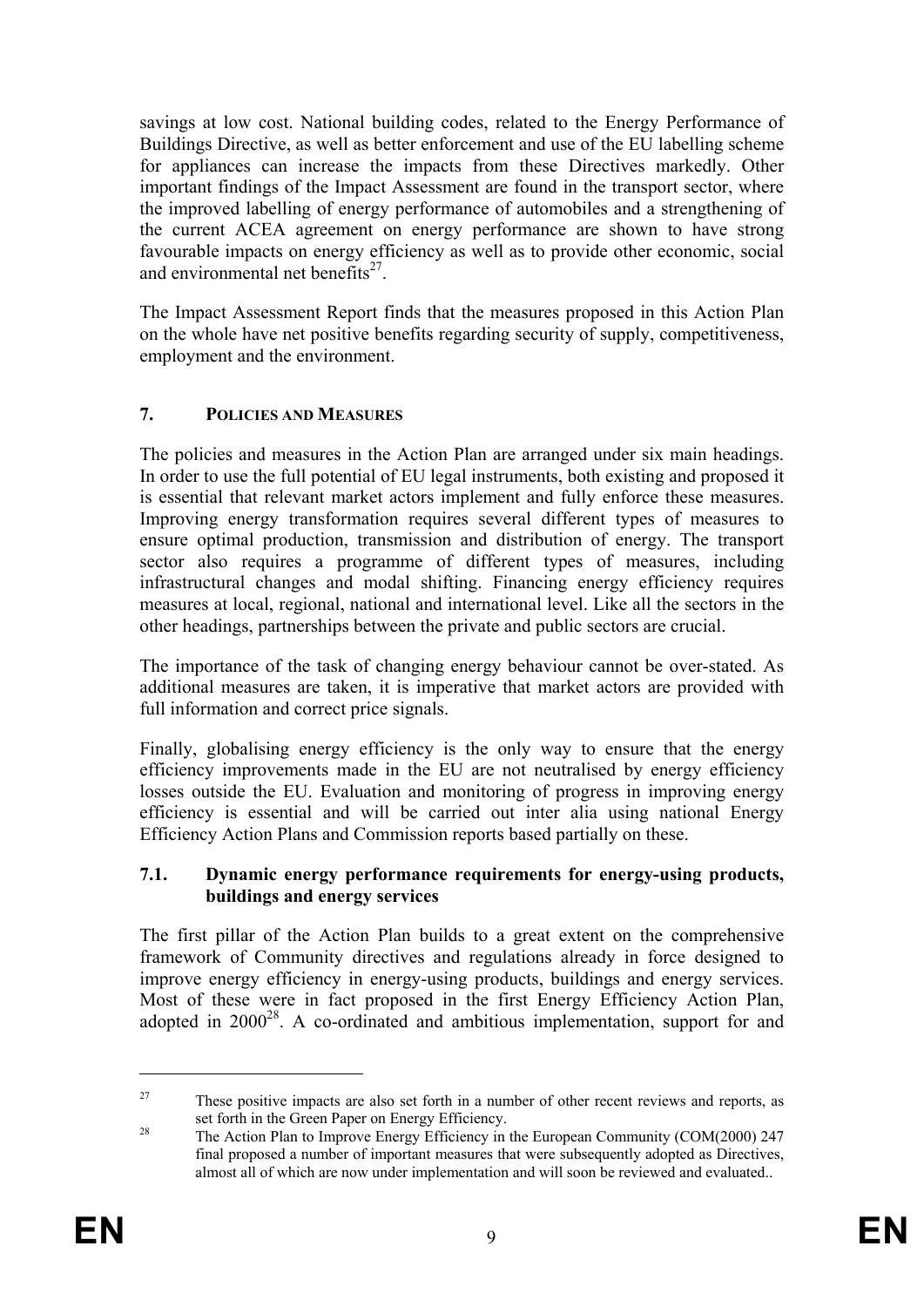enforcement of this legal framework will lead to significant improvements in energy efficiency and to lasting market transformation. While enforcement is primarily a Member State matter, Community level measures to ensure enforcement are considered necessary.

The objective of action in this chapter is to ensure that Member States contribute to the development of an internal market for energy-efficienct goods and services by transposing, implementing and enforcing Community legislation in this area as effectively as possible. While many measures are on track, in some cases market, institutional and other barriers still prevent proper implementation. These need to be removed and institutional capacity strengthened to ensure proper implementation, enforcement and monitoring. Amended Directives, new initiatives are also proposed when necessary.

Current EU energy efficiency legislation includes: the ECO-Design Directive<sup>29</sup>; the Labelling Directive  $(92/75/EC)$  and its 8 implementing Directives<sup>30</sup>; the Energy Star Regulation<sup>31</sup>, the Labelling Directive<sup>32</sup> and its 8 implementing Directives, the Directive on Energy End-Use Efficiency and Energy Services<sup>33</sup>; and the Energy Performance of Buildings Directive<sup>34</sup>..

### *7.1.1. The implementation of the Eco-Design Directive (2005/32/EC)*

Directive 2005/32/ECadopted on 6 July 2005 provides the framework for setting minimum energy performance standards within eco-design requirements for energyusing products. As regards energy consumption, this relates to setting maximum levels of energy consumption for a given performance/functionality of the product. Products which do not meet the requirements may not be put on the market.

The Commission considers **dynamic energy efficiency standards combined with energy performance rating and labelling** a powerful tool for market transformation towards energy efficiency, influencing both consumers and appliance and equipment producers. As part of the internal market core competence of the Commission, it also provides the basis for **complementary actions by the Member States**, such as information campaigns, white certificate schemes, rebates and public procurement.

Therefore, the Commission will develop eco-design requirements and labels for a range of key products **2007-2012** as a priority of its energy efficiency policy.

• **The Commission will develop eco-design requirements for 14 priority product groups** that have been identified for early implementation. These products offer a high potential for cost-effective energy efficiency improvements in relation to the associated costs and benefits of measures to reduce their environmental impact, as

<sup>&</sup>lt;sup>29</sup> OJ L 191, 22.7.2005, p. 29.

 $\frac{30}{31}$  Directive 92/75/EC, OJ L 297, 13.10.1992, p. 16-19.

 $^{31}$  Regulation (EC) No 2422/2001.

 $\frac{32}{33}$  Directive 92/75/EC, OJ L 297, 13.10.1992, p. 16-19.

 $^{33}$  OJ L114, 27.4.2006, p. 64.

OJ L 1, 4.1.2003, p. 65.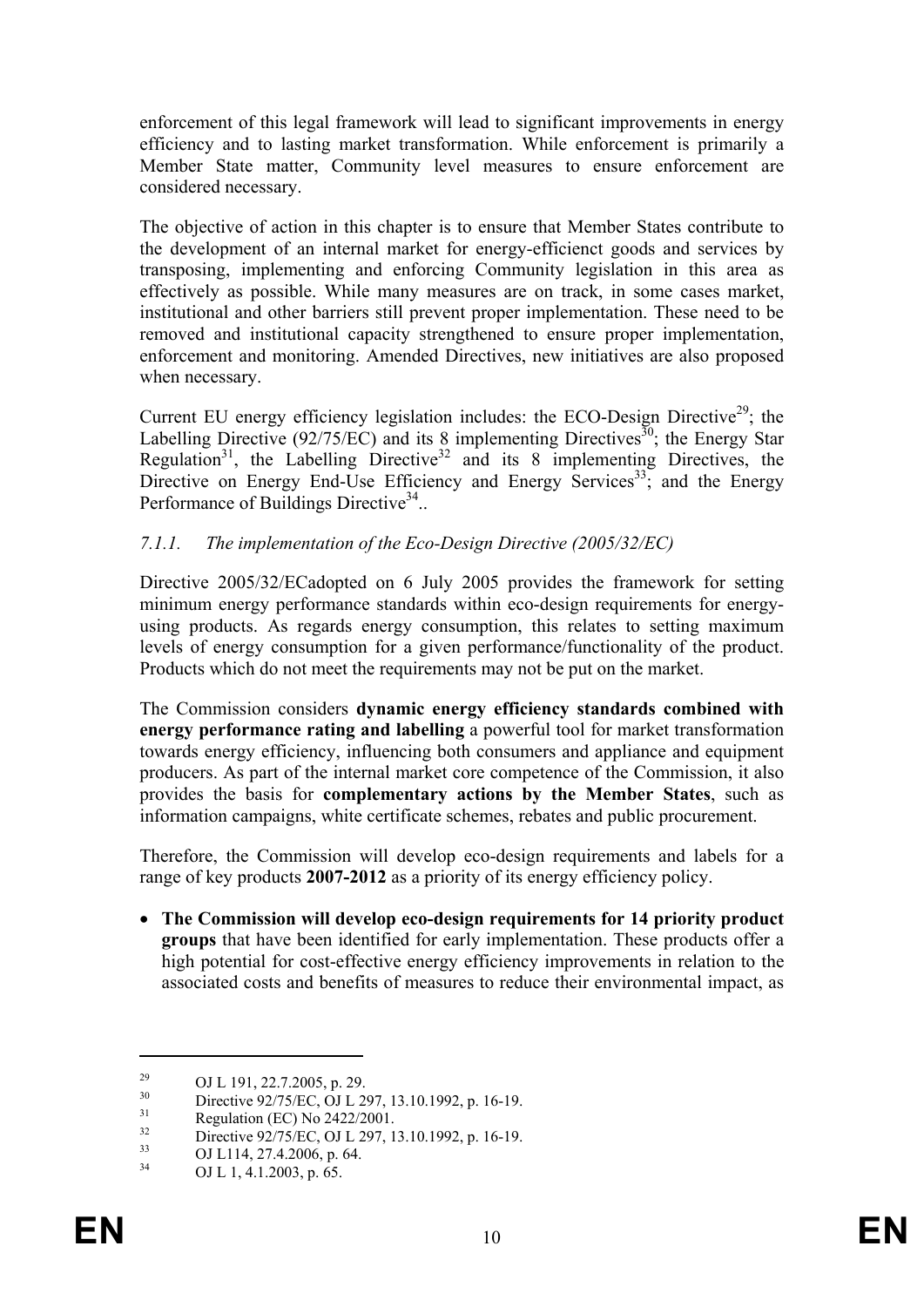laid down in Article 16.2 of the Directive.<sup>35</sup> The results of studies on these **product groups will become available between February and December 2007**, depending on the complexity of the products. **Work will continue 2007-2009.** The Commission will also **provide theoretical background** on eco-design, using workshops for Member State experts, environmental NGOs and consumer organisations. The product groups being studied are:

- boilers and combi-boilers (gas/oil/electric)
- water heaters (gas/oil/electric)
- personal computers (desktops & laptops) and computer monitors
- imaging equipment: copiers, faxes, printers, scanners, multifunctional devices
- consumer electronics; televisions
- standby and off-mode losses of energy-using products
- battery chargers and external power supplies
- office lighting
- (public) street lighting
- residential room conditioning appliances (airco and ventilation)
- electric motors (1-150 kW )
- commercial refrigerators and freezers, including chillers, display cabinets and vending machines
- domestic refrigerators and freezers
- domestic dishwashers and washing machines.
- **Eco-design requirements for more product groups** will be adopted, pending the favourable results of impact assessments**,** calls for tender for preparatory studies will be launched and eco-design requirements developed **2008-2010**. Possible areas include the following:
	- Solid fuel boilers
	- Laundry driers
	- Industrial air compressors

<sup>&</sup>lt;sup>35</sup> The order in which these requirements will be developed will be decided on the basis of the results of the studies that have been undertaken, taking into account the available savings potentials.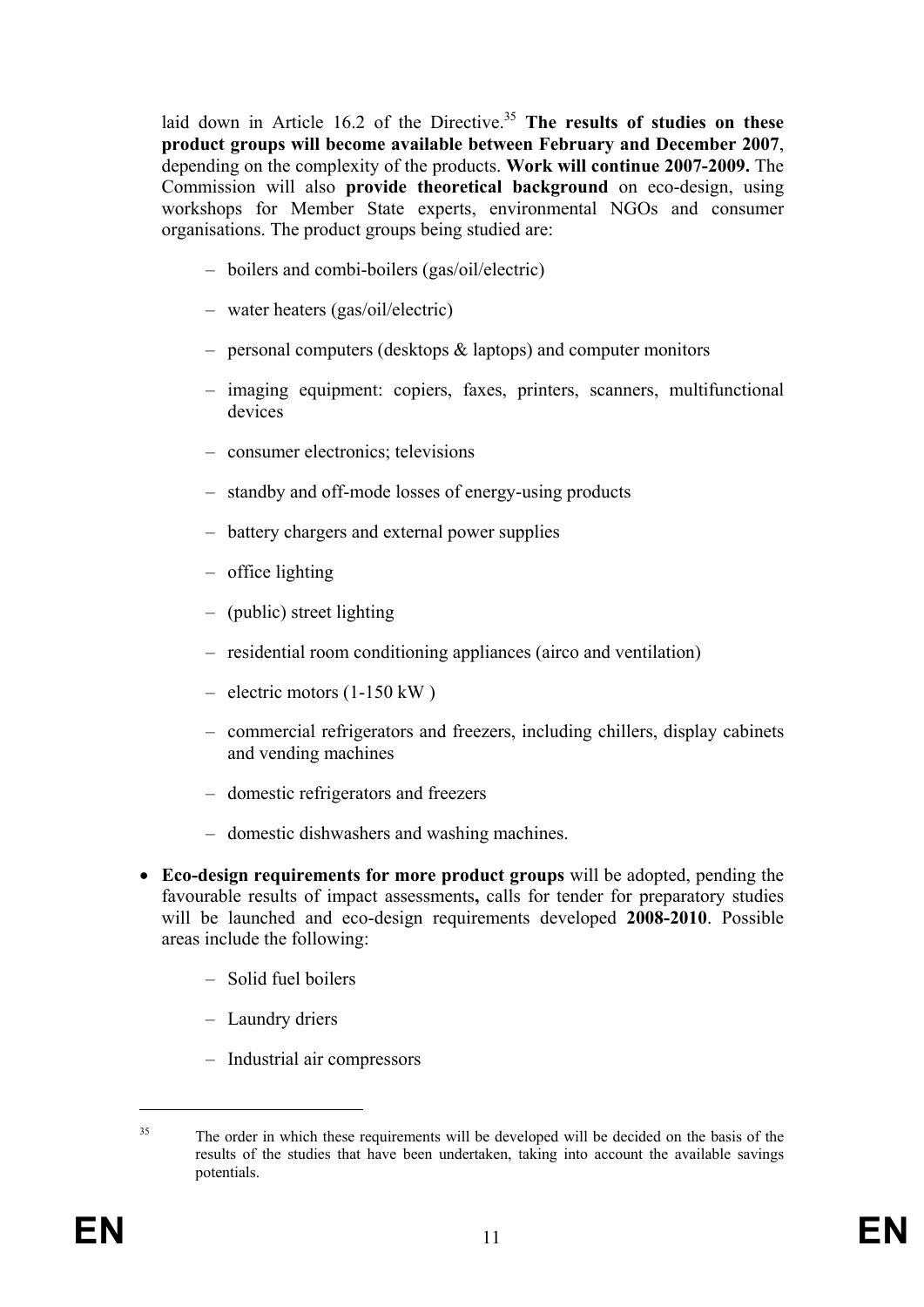- Electric heating appliances (incl. heat pumps)
- Domestic or industrial lighting
- Set-top boxes
- Vacuum cleaners
- **To improve implementation of the Directive, a Consultation Forum will be set-up and convene** at the beginning of **2007** to deliberate on first draft implementing measures on possible self-regulatory initiatives, and on the 3-year Work Plan to be adopted by the Commission by July 2007, indicating product groups to be covered up to 2010.
- **As part of the implementation of the Directive, a Regulatory Committee will be functional** in the 1st half of **2007**, in time to consider possible implementing measures.
- **Self Commitments,** in which industry delivers energy savings faster and at lower cost than mandatory requirements, and which meet the criteria of Annex VIII of the Directive will be supported by the Commission during **2007-2012**.

#### *7.1.2. The "Labelling" Framework Directive (92/75/EC)*

- **Two draft Commission Directives** are being prepared for the energy labelling of **gas water heaters** and **electric water heaters.** Their adoption by the Commission will be subject to the availability of suitable energy consumption measurement standards. It will be coordinated with work preparing for eco-design measures during **2007**.
- **Additional labelling implementing directives and revision of existing labels** will be adopted by the Commission for some of the products under examination in the above preparatory studies for eco-design, with a view to re-scale them every 5 years or when technically justified. Only  $10 - 20$  % of most energy-efficient models will normally be given A-label status. **The existing labelling classification**  will be upgraded by amendment, based on the results of individual eco-design studies, and will address the issue of re-scaling the existing labelling system within the present A-G rating scheme in **2007-2009**. Life-cycle costs and expected energy savings will also be verified.
- **The Commission will, in considering amending Framework Directive 92/75/EC, seek** to enlarge its scope to include other equipment, pending an **impact assessment.** This assessment, to be carried out in **2007-2008**, will determine the benefits and costs of a revision.
- **The Commission will launch a comprehensive survey on the practical implementation** of Directive 92/75/EC and application of energy labelling in shops and other sales channels in the EU Member States. This is expected to be carried out during **2007**. The level of compliance directly influences the effectiveness of the Directive and the energy savings achieved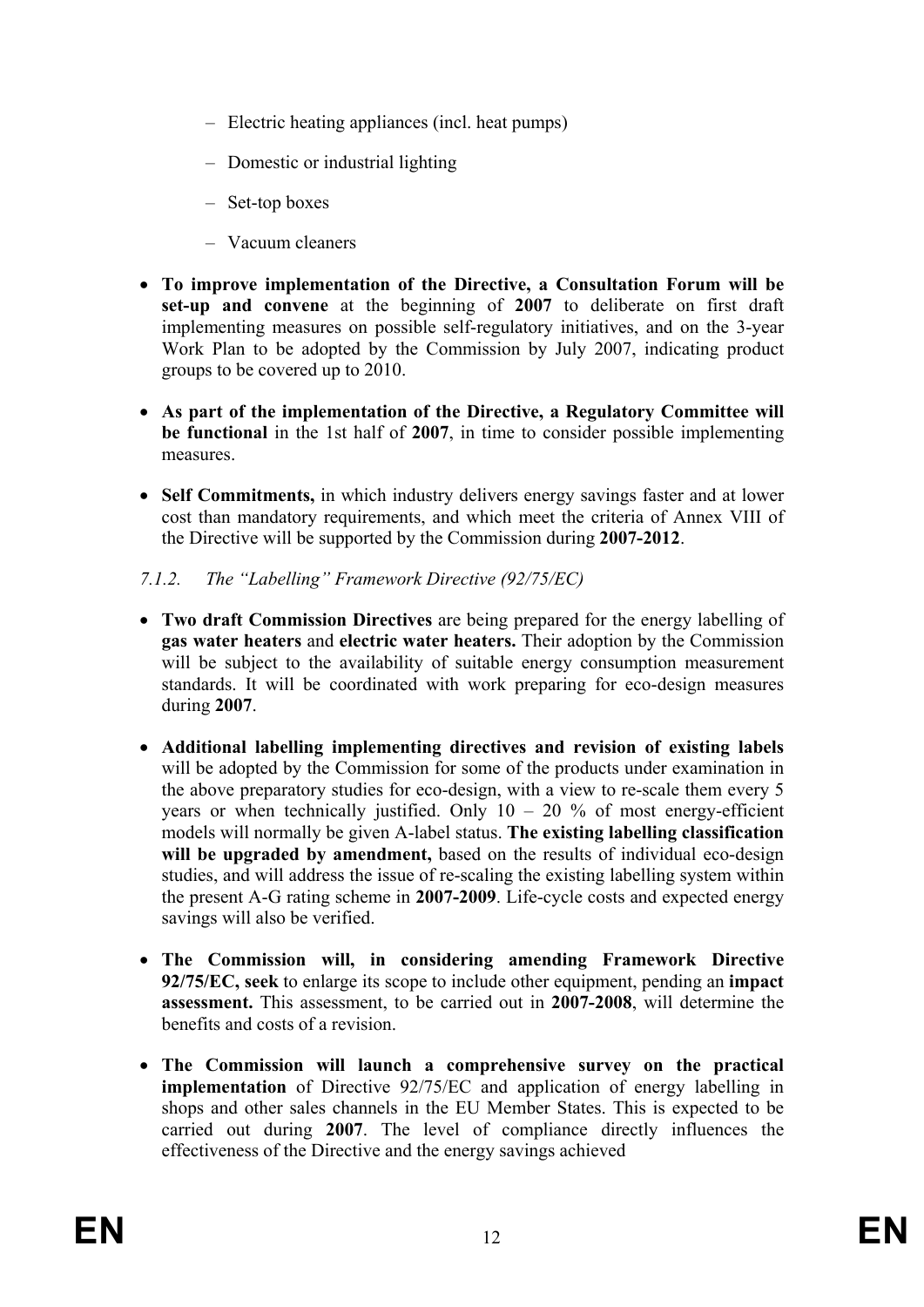### *7.1.3. Energy Star Agreement: Efficiency of office equipment*

- **A new Energy Star Agreement** with the USA on coordinating the labelling schemes for office equipment has been adopted by the Commission and will be concluded by 2007 for another 5 years. **Energy Star will introduce new, demanding efficiency criteria for imaging equipment** (copiers, printers, fax, scanners, etc.), for **computers and for other equipment with external power supplies.** In parallel with the conclusion of the new Energy Star Agreement by the Council, the Commission will **propose in 2007 amending Regulation (EC) No 2422/2001 with a view to improve implementation** of the programme in the EU.
- **The Commission will continue developing more demanding energy efficiency criteria for office equipment 2007-2011.** To determine the appropriate level of efficiency and the timing, the Commission will launch a survey on market penetration of Energy Star equipment and on new energy efficiency criteria<sup>36</sup>.

# *7.1.4. The Energy End-Use Efficiency and Energy Services Directive (2006/32/EC)*

- The Commission will promote the development of the market for energy services by mobilising energy suppliers and regulators, as well as installers and suppliers of energy-using equipment and builders. Energy service companies (ESCOs) will also be promoted.
- The **Commission will consider to hold national and EU stakeholder conferences** in **2007** to prepare for the first national Energy Efficiency Action Plans.
- **The Commission will prepare in 2007 a Memorandum of Understanding with the Council of European Energy Regulators (CEER)** through the co-operation of the European Regulators` Group for Electricity and Gas (ERGEG), setting forth guidelines and a code of conduct on improving energy end-use efficiency. These will facilitate the development of measures to comply with the Directive, including Article 10 on tariff structures. Requirements on distribution tariff structures that promote energy efficiency, while being cost-reflective, will be considered, taking into account progress reported by Member States in transposing Article 10. The Commission will also consider additional means for regulators to facilitate the meeting of Member State energy savings targets
- The **Commission will review the Directive** by the end of **2008**, based on the first Commission report in January 2008, which assess the National Energy Efficiency Action Plans submitted June 2007. Impact assessments will be scheduled, with a view to further strengthen the Directive where it is found to be appropriate.
- **A Community-wide White Certification Scheme** will be assessed in **2008**, based on Commission progress reports on the development of a harmonised measurement system for energy efficiency improvements. A Commission Communication on the subject will be considerd, based on recent studies.

<sup>36</sup> Energy Star and Eco-design requirements will be co-ordinated.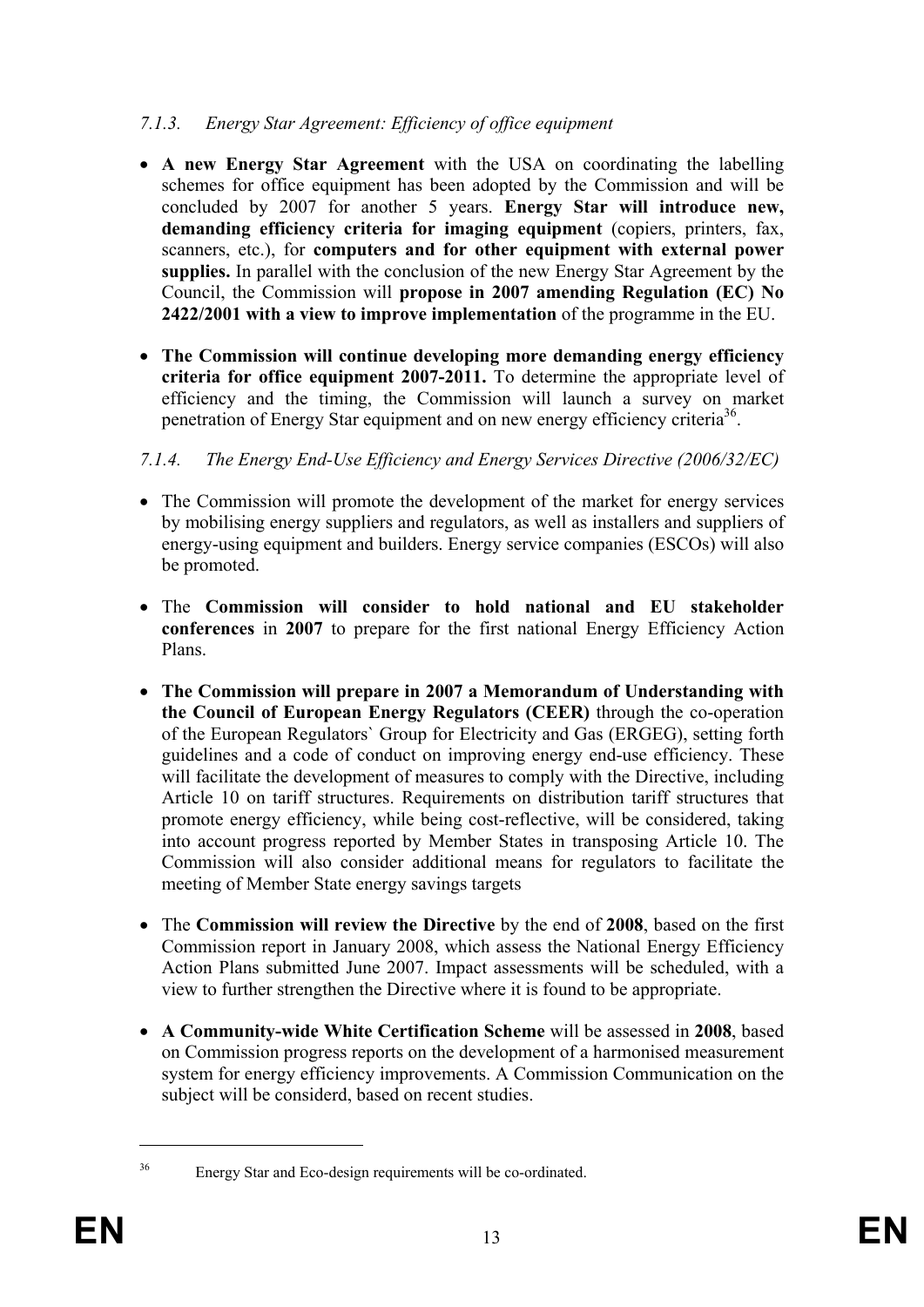- **Increased coherence in national public procurement guidelines** will be sought in 2008 to strengthen Member State and existing Community guidelines as required by Article 5.
- **The Commission will seek more stringent and harmonised requirements for voluntary agreements**. A review and a possible Commission Communication on the criteria and conditions for voluntary agreements will be carried out by 2009 with a view to strengthen the application of the criteria in Article 6 2.(b). The effectiveness of different associated financial incentives—including tax rebates will be studied. Weaknesses and strengths of existing and future voluntary agreements, including those allowed in the Energy Performance of Buildings Directive, will be considered with a view to improve their effectiveness and relevance and to avoid the creation and acceptance of low-performing voluntary agreements.
- **The Commission will issue a mandate in 2008 for an EN standard for investment grade energy audits** for industry and for buildings with a view to improve the quality of the energy audits in Article 12. This will be based partially on national Energy Efficiency Action plans. Audits used in the Energy Performance of Buildings Directive will also be studied and compared with progress reported by Member States in their national Action Plans.
- The Commission will consider in **2009** and propose as appropriate **more detailed metering and billing requirements,** to complement those set out in Article 13. Mandatory requirements for the use of smart metering will be proposed if appropriate. The frequency and quality of billing will also be evaluated, with a view to introduce mandatory requirements if appropriate.
- In conjunction with a future **European Institute of Technology** and a **European Energy Observatory** for monitoring the energy market, as proposed by the recent Green Paper on sustainability, competitiveness and secure energy,<sup>37</sup> the Commission will consider supporting or establishing in 2008 a Centre for Technology Monitoring and Development, to identify and improve emerging and existing technologies and promote them, all in close dialogue with industry. One example will be to improve existing technologies (e.g. insulation material and intelligent glass), by establishing groups of prospective purchasers to set technical specifications. In an open tendering process, the group will then invite manufacturers to meet these specifications. Some co-financing from the RTD Framework Programme is foreseen.

# *7.1.5. The Energy Performance of Buildings Directive (2002/91/EC)*

The transposition deadline for the EPBD was January 2006, but most Member States have experienced delays and have requested extra time – in a few cases up to three years – for transposing Articles 7, 8 and 9. **An amended Directive and strengthening measures will be considered** in 2009. It will build on and include the following:

<sup>37</sup> Ibid.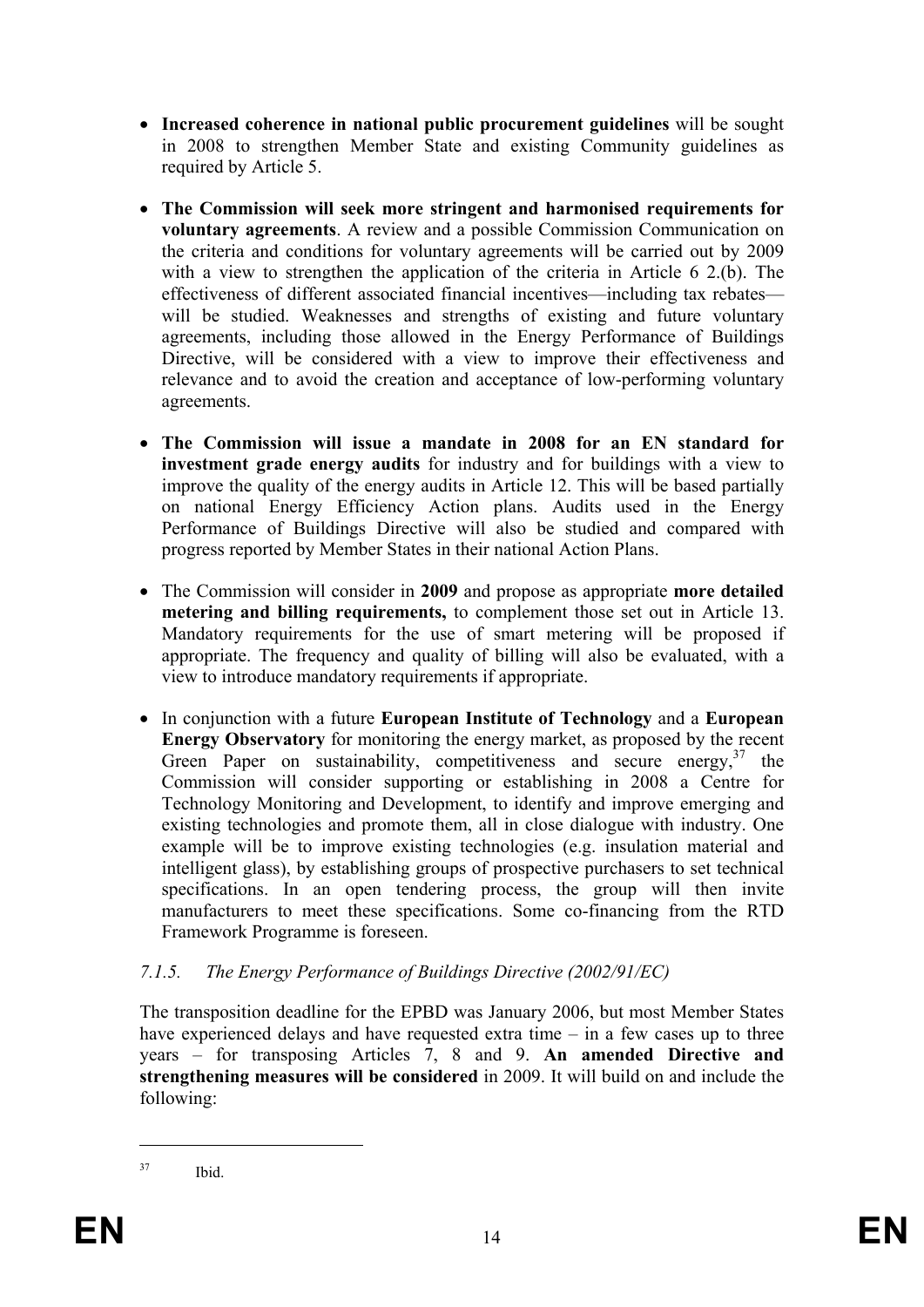- **A Commission Staff Working Document on the state of implementation of the EPBD** will be prepared during 2007. This analysis will be carried out to meet the requirements of Articles 11 and 13 on the review procedure. Support projects<sup>38</sup> and national Energy Efficiency Action Plans will also be used in the analysis. The levels of the minimum performance requirements being adopted in Member States will be studied.
- **The Commission will propose an expanded role for the public sector to demonstrate new technologies and methods.** During **2009**, an assessment of the costs and benefits of expanding the role of the **public sector** to demonstrate new energy-efficient and renewable technologies and methods will be carried out with a view to amending the EPBD to include such an obligation in Article 7.3. This obligation will be facilitated by the use of results from Community support  $programmes<sup>39</sup>$ .
- **The Commission will propose lowering significantly the threshold for minimum performance requirements for major renovations in 2009.** An impact assessment will be carried out on the costs and benefits of lowering the **1000 m² threshold** in Article 6. The analysis will also consider an alternative definition of "**major renovations**".
- **The Commission will consider proposing EU minimum performance requirements (kWh/m²) for new and renovated buildings in 2009.** During 2007-2008, a study will be carried out on the costs and benefits of setting **EU minimum performance standards** for different types of new and renovated buildings for different European climate zones. Integrated performance requirements, as well as building component requirements (for walls, roofs, floors, windows, and systems $^{40}$ ), and combinations of the two methodologies will be considered. A target for new buildings in the EU will be to approach the level of passive houses, with minimal needs for external energy supply for heating and cooling will be considered.
- **The Commission will develop by the end of 2008 a strategy for very low energy or passive houses.** An impact assessment of the extended use of **passive heating and cooling, biomass and other renewables** to complement or replace conventional (electrical and gas) heating and cooling will be carried out in 2007- 2008. This will be done inter alia with a view to include passive housing requirements in an **amended Article 5**. A lower threshold and more precise links to the results of the feasibility studies will be sought.
- **The Commission will propose in 2009 measures for Member States to provide financing for investments recommended in investment grade audits, if these are highly cost-effective.** During 2008-2009 an assessment will be carried out of the impacts of requiring Member States to **provide guaranteed financing** for all

<sup>&</sup>lt;sup>38</sup> *EPBD Concerted Action, EPBD Buildings Platform* and other IEE-funded projects.<br><sup>39</sup> Including dissemination of the results from IEEA and RTD Framework Programme Concerto and Eco-building and demonstration projects and the use of Structural and Cohesion Funds.. Domestic hot water/heating, ventilation, air-conditioning and lighting systems.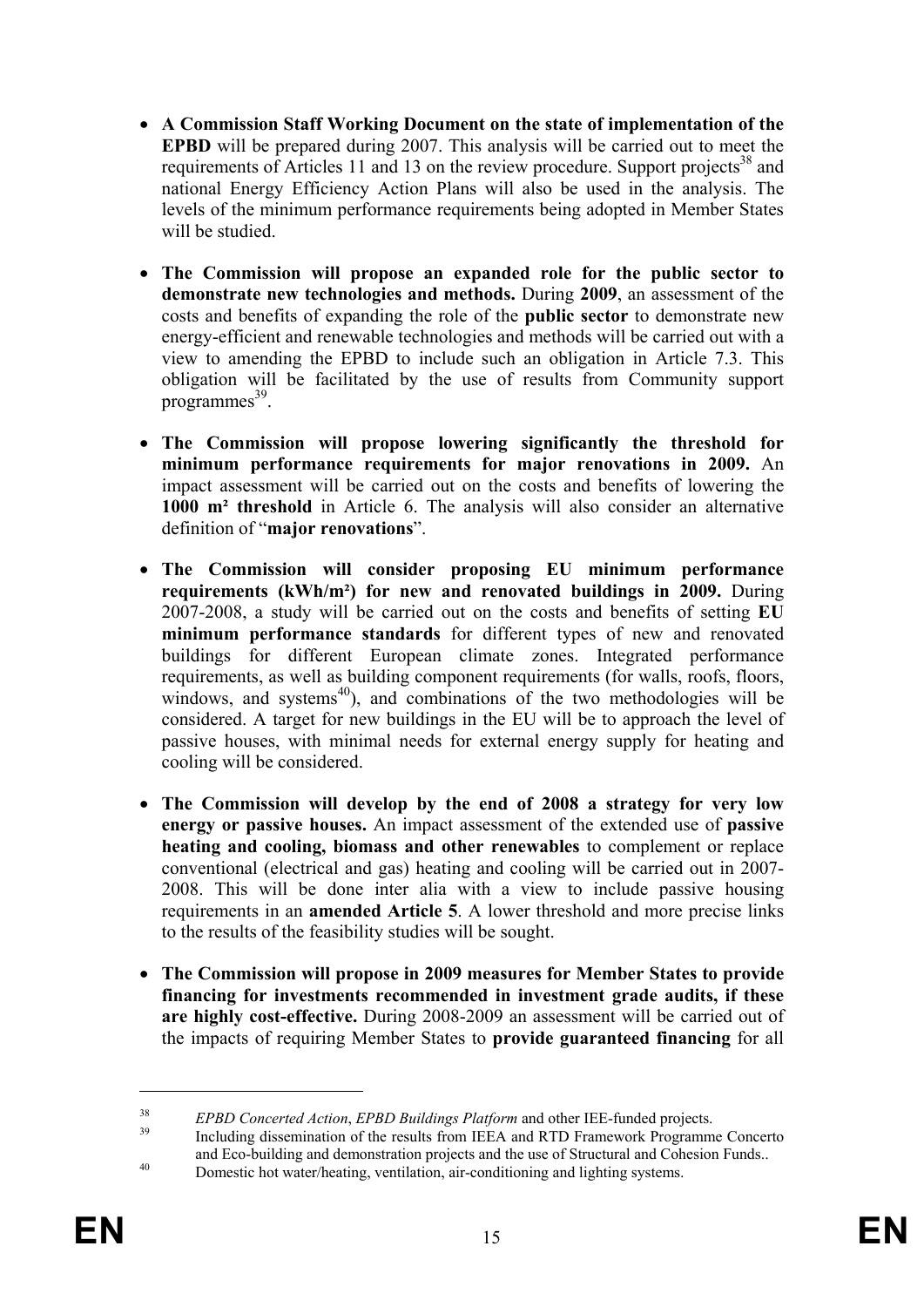investment grade audit recommendations for improvements resulting from **Article 7** on the certification of buildings, providing these meet certain cost-effectiveness criteria. Such criteria will include a maximum pay-back period, a minimum financial threshold and acceptable risks.

# *7.1.6. Construction Products Directive*

• The Commission will propose in **2008** to strengthen and accelerate the use of energy efficiency criteria in the Construction Products Directive. Energy efficiency and energy performance criteria in the Directive will be evaluated with a view to accelerate the development of technical specifications for new energy-efficient building components.

### **7.2. Improving energy transformation**

The energy transformation sector uses around one-third of all primary energy. At the same time, average transformation efficiency for electricity generation, for example, is around 40%. New generation capacity can have an efficiency that is close to 60%. This creates a large potential for improving energy efficiency, especially as considerable new generation capacity needs to be installed in coming years. Measures are called for and judged to be very cost effective. Losses in the transmission and distribution of electricity - often as high as 10% (2% in transmission and 8% in distribution) - can also be reduced. Emissions trading is a strong driver but additional measures are required.

### *7.2.1 Minimum Efficiency Requirements for New and Existing Generation Capacity*

- For new electricity and district heating<sup>41</sup> and cooling generation capacity **lower than 20 MW the Commission will propose and develop by 2008, together with the manufacturing industry, minimum efficiency requirements**, taking into account the effects of existing legislation in this area<sup>42</sup>. The Commission will also consider the necessity of such requirements for larger production units.
- **For existing generation capacity,** the Commission will propose and develop by 2008, in collaboration with the electricity and heating and cooling supply industries, guidelines on good operating practices. The application of these guidelines will subsequently be evaluated and additional measures, including legislation, will be proposed if necessary.

# *7.2.2 Certification of Heat and Electricity Plant Engineers*

• **The Commission will in 2008 issue a mandate for a European Norm for a certification scheme** to ensure that chief operating engineers at plants above a given size are qualified to maintain maximum operating efficiency of heat and electricity generation plant, including cogeneration. **While possible to use branch** 

<sup>&</sup>lt;sup>41</sup> Assumes adoption 2007 of the methodology to measure the energy performance of district heating, based on a preliminary European Norm (prEN) currently undergoing public enquiry.<br>Integrated Pollution Prevention and Control Directive,Large Combustion Directive,CHP

Directive and the Emissions Trading Directive.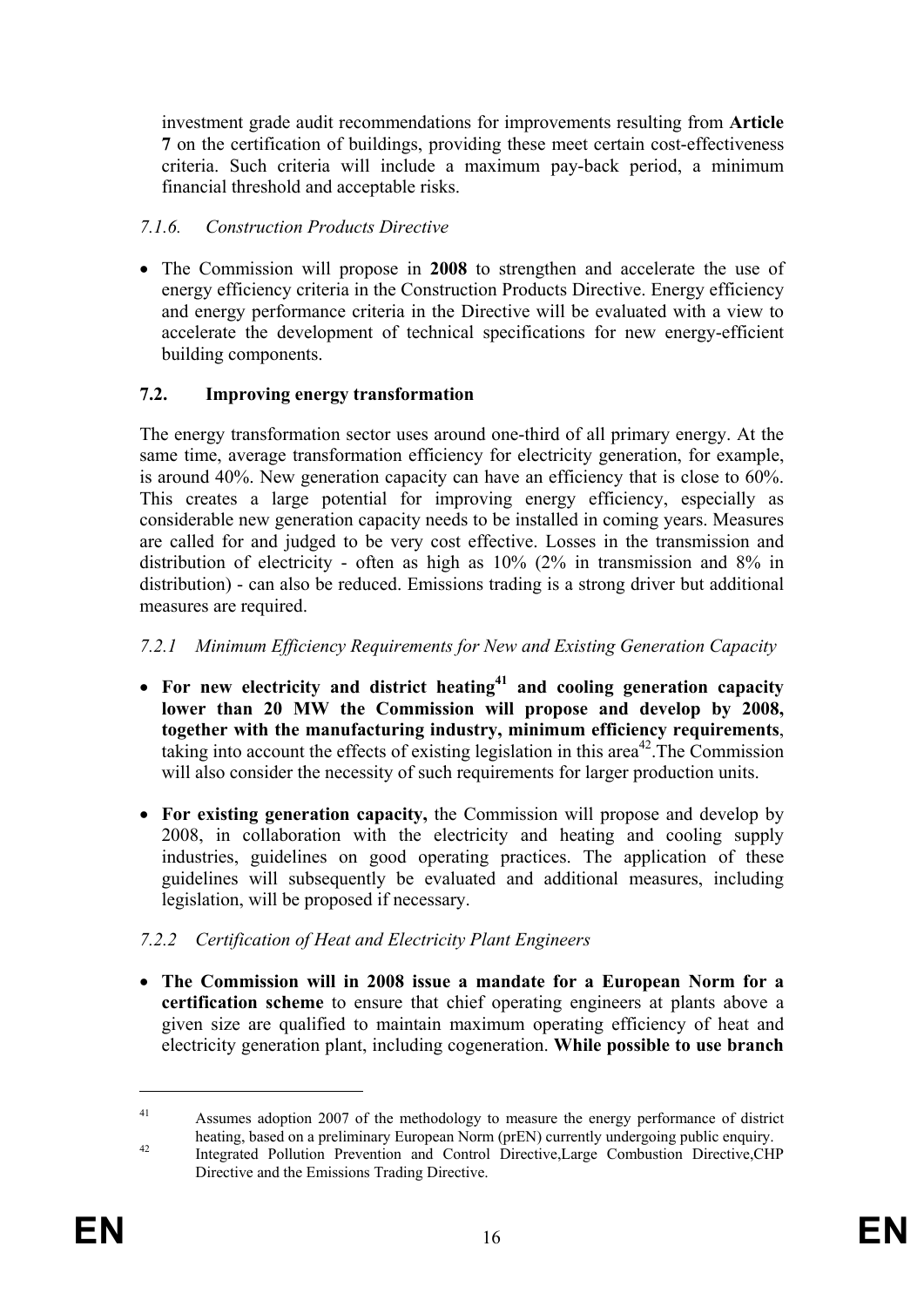**organisations as certifying bodies, legislation may be considered and proposed as appropriate on the use of this certification .**

### *7.2.3 Improving Existing Transmission and Distribution Networks*

• **The Commission will develop by 2008, and agree thereafter guidelines in cooperation with the Council of European Energy Regulators (CEER) on good regulatory practices to reduce transmission and distribution losses, developed in collaboration with the European Regulators` Group for Electricity and Gas (ERGEG)**, considering *inter alia*, charges, incentives, locational signals and crossborder incentive differences.

### *7.2.4* New regulatory framework for distributed generation

Centralised electricity generation has advantages in the form of economies of scale. Often, however, these advantages are outweighed by transmission and distribution losses.

The second electricity directive (2003/54/EC) already contains an incentive for Member States and national regulatory authorities to promote distributed generation by taking account of its benefits for the transmission and distribution networks in the form of avoided long-term investment costs. Member States must also ensure that authorisation procedures for this type of generation take account of its small-scale nature. However, strengthening measures are required.

• With a view to ensure conformity to Community rules on freedom of establishment and of provision of services based on objective, non-arbitrary and nondiscriminatory criteria, **the Commission will in 2007 propose a new regulatory formwork** for the promotion of grid access and connection of distributed (decentralised) generation**.** 

#### *7.2.5 Promotion of Cogeneration (CHP) and implementation and amendment of the Directive on the Promotion of Cogeneration*<sup>43</sup>

The objective of the Directive on the Promotion of Cogeneration (2004/8/EC), currently under implementation is to improve primary energy efficiency by promoting and developing high efficiency cogeneration of heat and electricity. To further promote CHP, the Commission will:

- **Accelerate harmonisation of the calculation methods** for high-efficiency CHP in 2008-2011 among Member States through comitology with a view to increase coherence in support schemes.
- **In 2008 issue a mandate for a European Norm (EN) for certification of chief engineers for CHP plants** with a view to increasing the operating efficiency of CHP plants by the application of a certification process, prepared in co-operation with national branch organisations or similar bodies.

<sup>43</sup> OJ L 52, 21.2.2004, p.50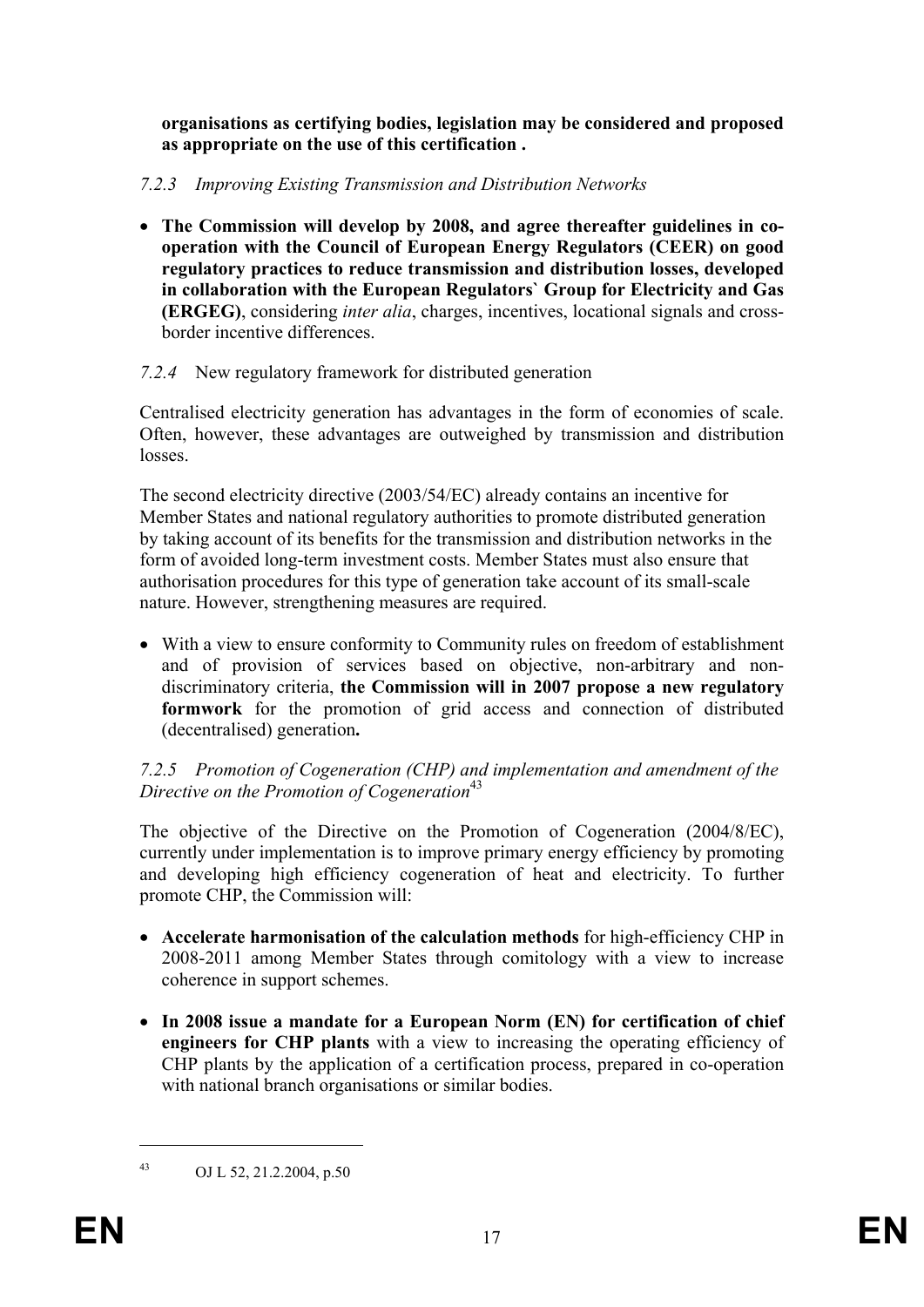- **Encourage Member States through the comitology procedure to reach agreement in 2007-2009 on a harmonised electronic Guarantee of Origin.** This will accelerate and simplify the process of recognising CHP Guarantees of Origin.
- **Propose stricter requirements 2008-2011, either through a new common regulatory framework or through other legisaltion for market regulators to promote CHP grid access and penetration.**
- **Propose to require Member States to identify heat demand suitable for CHP and national potentials for waste heat in 2007-2008. In order to identify heat demand suitable for the development of CHP and of waste heat from industrial processes and power generation suitable for district heating, Member States will be asked to provide quantified information.**
- **Propose minimum efficiency requirements for district heating (2007 2008)**  based on a recently developed European Norm (EN) for measuring energy performance of district heating systems. The Commission will consider the manner in which these requirements will be applied, taking into account existing legislation .
- **Issue a mandate in 2007-2009 for a minimum efficiency requirement for micro CHP**, considering also related grid access questions, and **including requirements for maximum methane emissions from gas-motors in CHP to avoid efficiency gains being neutralised by increased emissions of methane, taking into account the effects of existing legislation and fiscal incentives in this area.**

# **7.3. Moving on transport**

The transport sector is of vital importance to the European economy, accounting for almost 20 % of total primary energy consumption. It continues to be the fastest increasing consumer of energy, indicating its strategic importance.. However, as almost all of the energy consumed in this sector is fossil fuel, transport is also the fastest growing source of greenhouse gases.

#### *7.3.1. Fuel efficiency in road vehicles*

In line with the renewed Sustainable Development Strategy, the following fuel efficiency objectives will be implemented $44$ :

• 140 g CO<sub>2</sub>/km by 2008/9: Progress towards the current ACEA, JAMA and KAMA<sup>45</sup> voluntary agreements target of 140 mg CO2/km by 2008/2009 has been made, but additional efforts by manufacturers will be required to meet the target.

<sup>&</sup>lt;sup>44</sup> In addition, it has to be pointed out that the 2005 Commission proposal introducing a CO2 element in passenger car taxes is a step already undertaken in this direction (COM(2005) 261, Proposal for a Council Directive on passenger car related taxes. 45 *European, Japanese and Korean car manufacturers associations*.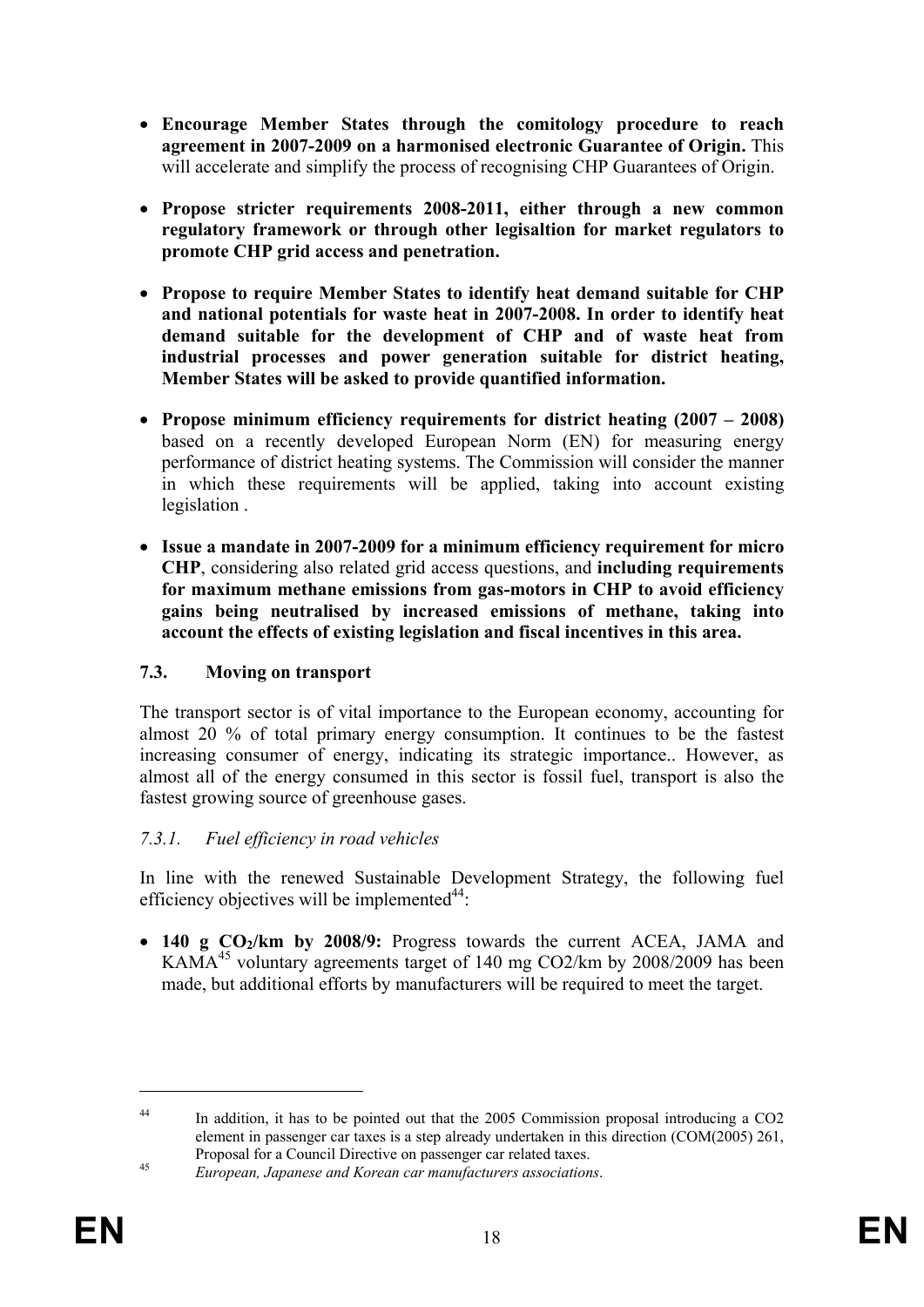- Should it become clear that the commitments in the current agreements will not be honoured, the Commission will, in 2007-2008 investigate the measures, including legislative ones, to ensure that the necessary  $CO<sub>2</sub>$  reductions are delivered.
- Before the end of 2006 a Communication on a revised strategy to reduce  $CO<sub>2</sub>$  from cars beyond the current voluntary commitments will be forwarded to the European Parliament and Council, aimed at reaching the Community objective of **120 g CO2/km by 2012** through a comprehensive and consistent approach, involving car manufacturers and other stakeholders, such as the oil and tyre industries. In addition, the future strategy will address not only passenger cars (M1 vehicles) but also progress on light-commercial vehicles (N1 vehicles), between 2007 and 2011. The Commission will in this context encourage quick adoption by the Council of its proposal on passenger car taxation<sup>46</sup>aiming at creating a  $CO<sub>2</sub>$  element in passenger car taxes to promote achieving the objective of reducing emissions.
- The Commission will continue **2007-2012 to strengthen** its efforts to develop markets for cleaner, more energy-efficient, smarter and safer vehicles through public procurement and awareness-raising. A legislative proposal for public procurement has already been made<sup>47</sup>. The Commission will also facilitate cooperation between manufacturers, local and regional authorities, and other entities with large vehicle fleets and car-sharing organisations, with a view to encourage these buyers to collectively acquire less polluting and energy-efficient vehicles at lower cost through joint procurement actions and the exchange of information<sup>48</sup>.
- The Commission will strengthen and improve existing EU-wide real-time traffic and travel information (RTTI) systems and traffic management during the period **2007-2012<sup>49</sup>**. Information and communications technologies will be increasingly used to reduce congestion and to improve safety and energy performance in the transport sector<sup>50</sup>.
- Further use of the environmental guidelines for State Aid rules will be considered in **2007,** with a view to accelerating market introduction of energy-efficient vehicles .
- **The Commission will propose in 2007 an amended Car Fuel Efficiency Labelling Directive (1999/94/EC)** with a view to changing the design of the fuel

<u>.</u>

<sup>&</sup>lt;sup>46</sup> COM (2005) 261, Proposal for a Council Directive on passenger car related taxes.<br><sup>47</sup> Proposal for a Directive on the promotion of clean road transport vehicles (COM (2005)634.

<sup>&</sup>lt;sup>48</sup> **The Commission will** consider action 2007-2012 on the energy efficiency of heavy-duty

vehicles, aiming to reduce fuel consumption in heavy-duty road freight and bus passenger transport in a cost-effective manner. Possible measures will range from technical

 $\frac{49}{10}$  The Commission will adopt in 2007 the  $3<sup>rd</sup>$  eSafety Communication, reporting on the Member States` implementation of eCall. eCall promotes rapid assistance and clearance of accident sites and thus reduced congestion through an automatic accident notification and location system Cogestion reduction is estimated to be as much as 20%. See section 2.2. of the Commission's 2nd eSafety Communication "Bringing eCall to Citizens" (COM(2005) 431 final).<br><sup>50</sup> Communication on the Intelligent Car Initiative (COM(2006) 59 final) and 2<sup>nd</sup> eSafety

Communication (COM)2005 431 final).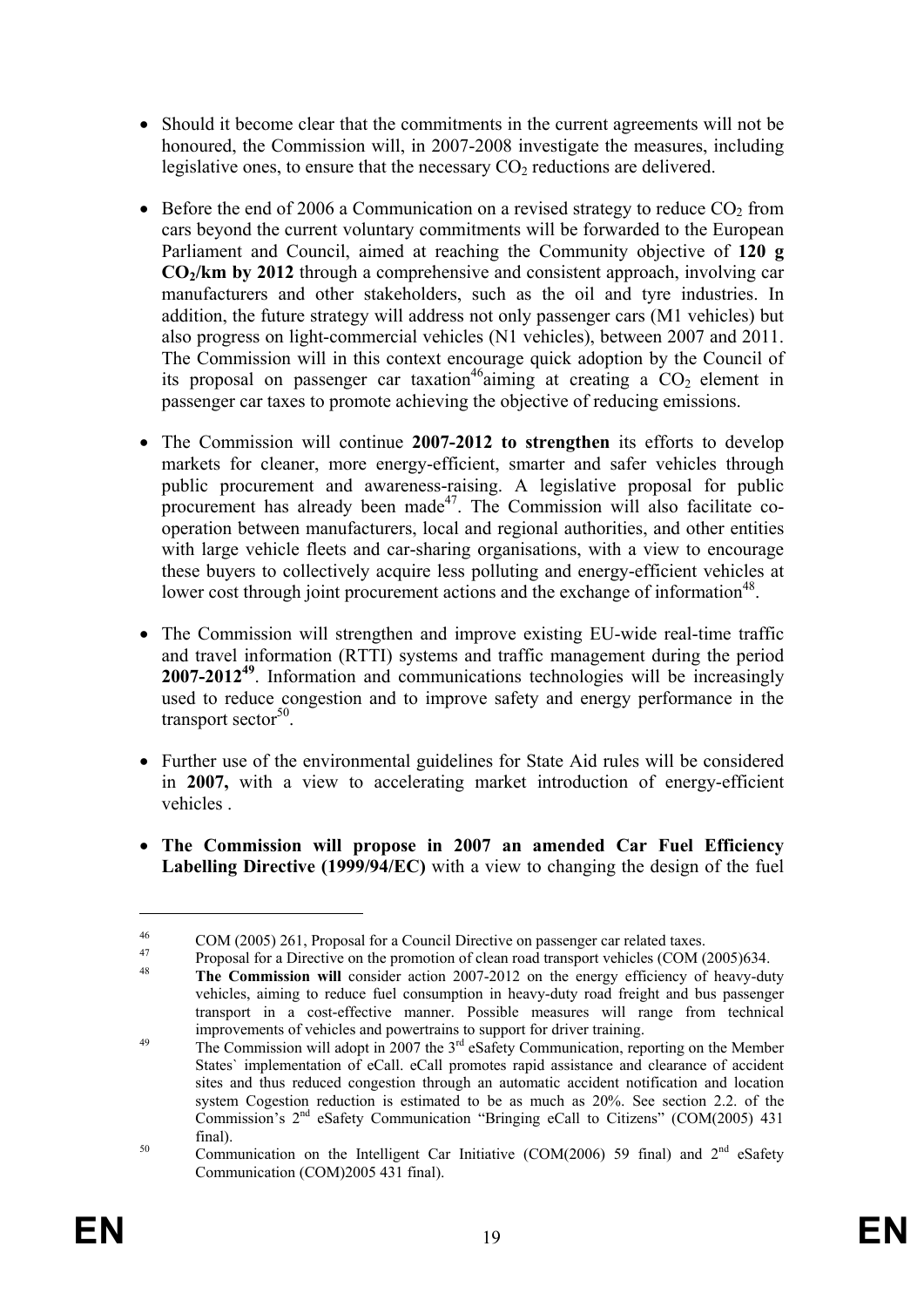efficiency label, broadening it and harmonising it among Member States. "A" label status will be reserved for the 10 -20 % best performing cars, requiring the labeling scheme to be updated every 3 years. The scope of the Directive will be widened to include light commercial vehicles (N1 vehicles).

### *7.3.2. Energy Savings through tyres and components*

Maintenance of correct tyre pressure and optimal rolling resistance can reduce fuel consumption by over 5% according to most estimates. Air-conditioning systems are usually not included in fuel efficiency testing and manufacturers thereby lack adequate incentives to improve efficiency. Therefore, **the following measures will be initiated by the Commission**:

- **A mandate for a recognised European Norm and possible international standard to measure tyre rolling resistance** will be issued in **2008** with a view to developing maximum rolling resistance limits, taking full account of safety requirements.
- **The Commission will work towards developing in 2007-2008, in collaboration with European and international manufacturers, measurement protocols and minimum efficiency requirements for automobile air-conditioning systems.**
- **A labelling scheme for tyres** will be proposed in 2008, based on recent studies and the standards used to measure rolling resistance and other impacts. .
- **The Commission will in 2008-2009 facilitate voluntary agreements on accurate tyre pressure monitoring systems for existing road vehicles**, and take other measures to ensure accurate tyre pressure in co-operation with the transport fuel supply industry and other energy suppliers.
- **The Commission will consider in 2008-2009 compulsory fitting of tyre pressure monitoring systems on all new road vehicles.**

# 7.3.3. EU integrated approach for urban transport<sup>51</sup>

The Commission's recent Strategy on Urban Environment<sup>52</sup>builds on the premise that 80% of Europeans live in an urban environment. Urban transport accounts for 40% of  $CO<sub>2</sub>$  emissions of road transport and up to 70% of other pollutants from transport. The EU is in need of **an integrated approach for urban transport.** Energy savings of around 400 to 500 kg fuel per inhabitant annually are made in cities with a high modal

<sup>51</sup> Energy efficiency will also be promoted in railways. The Commission will continue in 2007- 2012 policy measures to improve the focus on costs of operators in the rail sector. The Commission is also keen to support the International Union of Railways`.initiative on improving railway energy efficiency. Support for such activities will be considered through Community programmes in 2007. See www.railway-energy.org COM (2005) 718 final.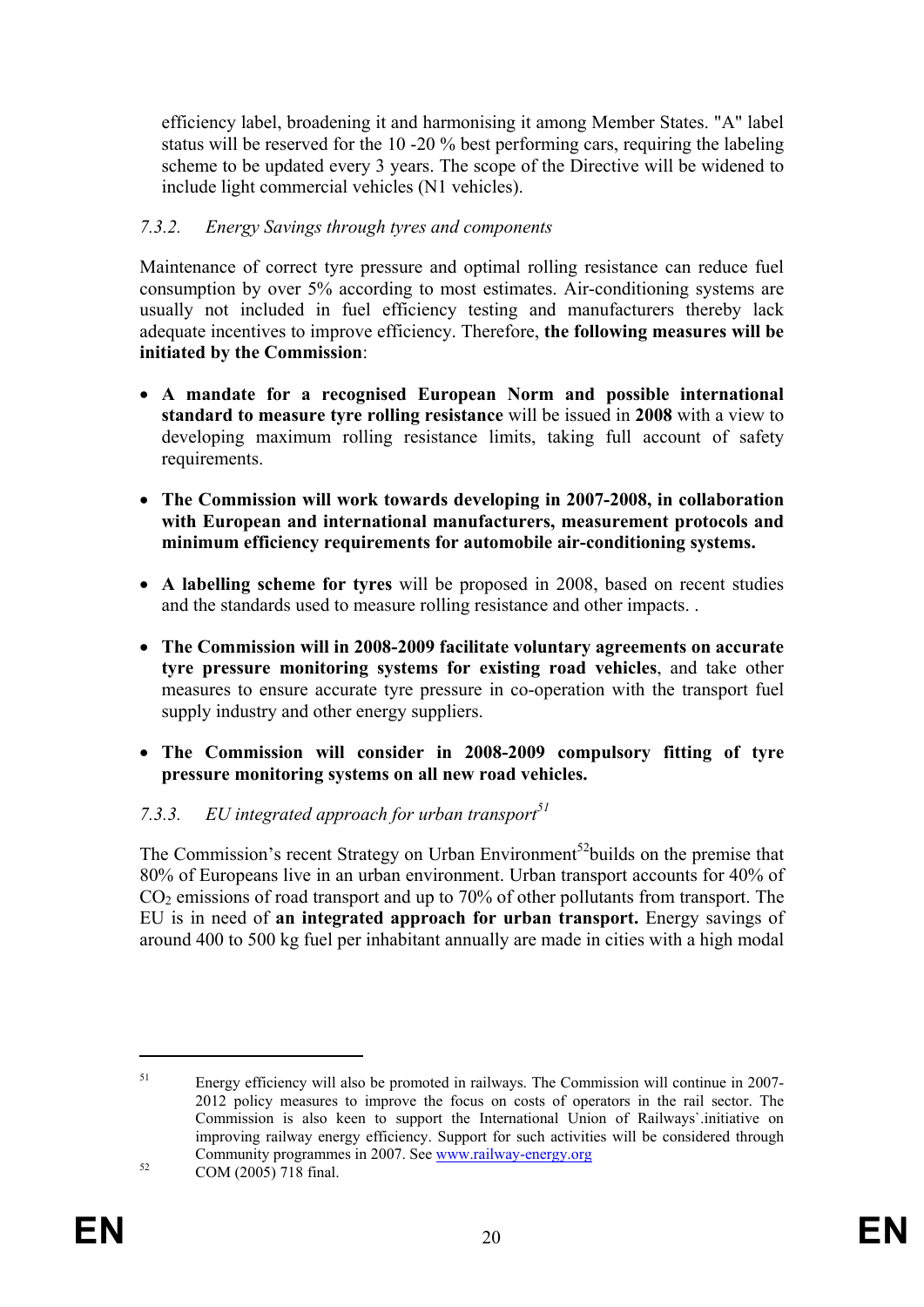share of public transport, compared with cities relying mainly on the private  $\text{car}^{53}$ . Urban and non-motorised transportprovide a major source of energy savings potential.

• **The Commission will assess in 2007-2008 in the framework of a forthcoming**  Green paper on urban transport<sup>54</sup>, and propose as appropriate, a new **approach to encourage the use of public transport modes and other alternatives such as non-motorised transport modes<sup>55</sup> in European cities**. This assessment will recognise the responsibilities of the local and regional authorities. The approach will also include video-conferencing, telecommuting and carsharing. This paper will examine where, in full respect of subsidiarity, there is a consensus to implement joint solutions of European interest based upon the measures that have been successfully tested by Europe's most ambitious cities. Harmonisation, generalisation and/or coordination at European level will be sought. This might also include car-sharing, and telecommuting, as well as **harmonised rules and criteria for restricted traffic access zones** in central city areas to allow better environmental protection while respecting the principle of free movement<sup>56</sup>

# *7.3.4. Changing driver behaviour*

• Because of the universality of drivers' education and its potential for reaching energy consumers, **the Commission will propose in 2008 through legislation harmonised requirements for promoting fuel efficiency in drivers education curricula.** This will be supported by Community-funded projects to encourage projects to promote energy-efficient and eco-driving in 2007-2012.

#### *7.3.5. Improving energy efficiency in the aviation sector*

- While road transport is currently the key sector in terms of energy efficiency improvement potential, it is also important to address energy efficiency in other transport sectors and through the combined inter-modal use of different transport modes.
- **The Commission will propose during the period 2007-2012 greater use of the Single European Sky Air Traffic Management Research project (SESAR) as a means of improving energy efficiency through improved traffic management and logistics.** It will also continue its efforts to remove legal barriers in bilateral air service agreements to the application on a non-discriminatory basis of energy taxation to aviation fuel.

<sup>53</sup> UITP (2005): Mobility in Cities Database project, 120 urban mobility indicators in 50 cities

worldwide<br>
See also Cars 21 Final Report..

A rough estimate of how much energy was saved by pedestrians and cyclists not driving a car<br>or motorcycle for their journeys in EU-15 countries in 2000 gives us a staggering 8 mtoe.

 $\frac{56}{15}$  The Commission will also in 2007-2008 explore synergies between the promotion of nonmotorised transport and action to reduce obesity as flagged up in its Green Paper on Promoting healthy diets and physical activity: a European dimension for the prevention of overweight, obesity and chronic diseases.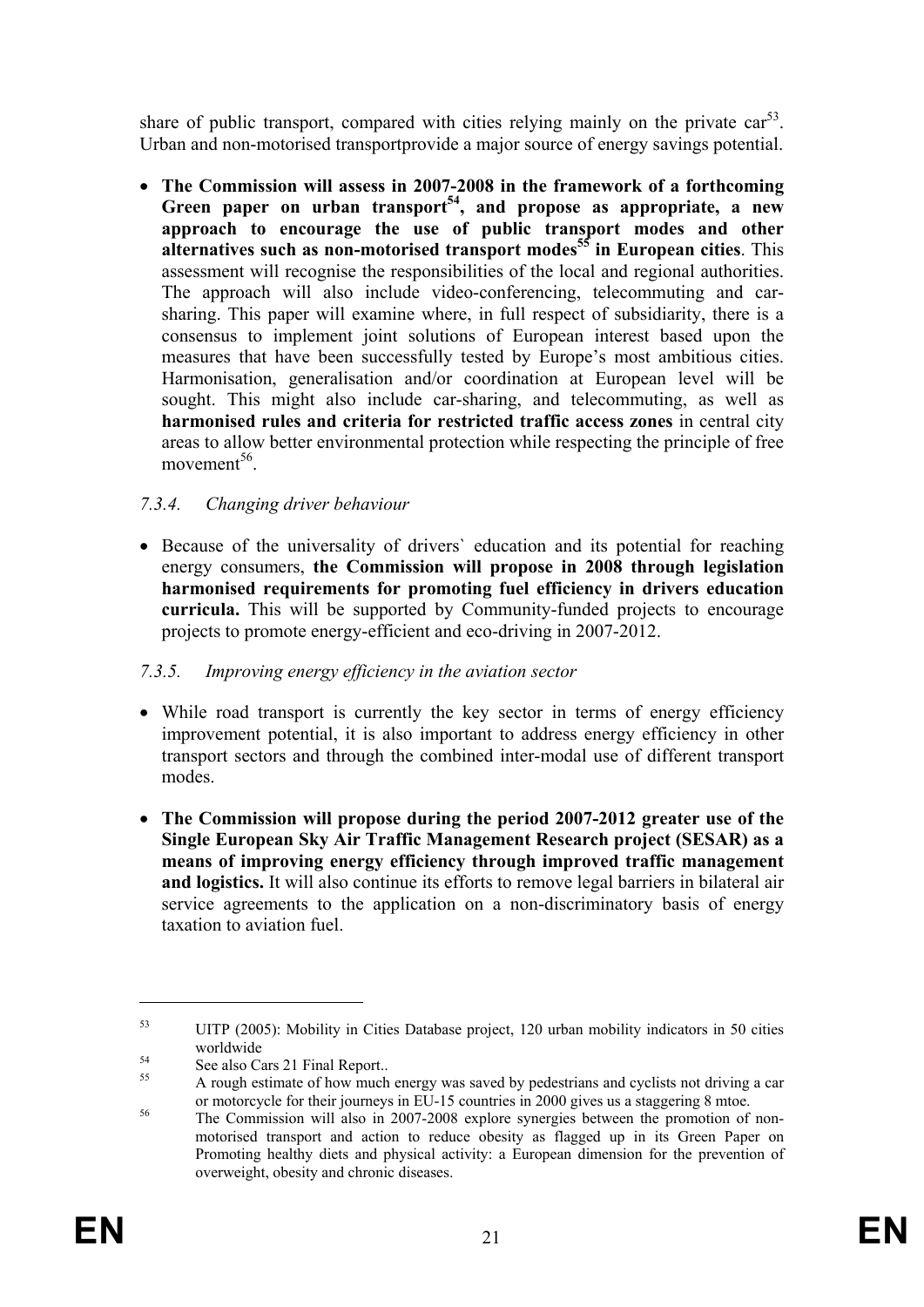- The Commission will consider in 2007-2012 market-based instruments it could envisage using for both the aviation and maritime sectors, without putting into jeopardy the overall competitiveness of either of these industries.
- In September 2005, the Commission adopted a Communication on reducing the climate impact of aviation<sup>57</sup>. Alongside the continuation of existing measures (including research into cleaner air transport, improved Air Traffic Management and efforts to remove legal barriers to kerosene taxation in bilateral agreements), the Communication **recommended the inclusion of aviation in the EU Emissions Trading Scheme (Directive 2003/87/EC),** which could incentivise aircraft fuel efficiency. Following on from this, and analysis, **the Commission is considering putting forward a legislative proposal** to this effect by the end of 2006 or the beginning of 2007.

# *7.3.6. Improving energy efficiency in the maritime sector*

- **The Commission will** explore in 2007-2008 the potential for optimising hull cleaning of ships to reduce their resistance. It will also continue in 2007-2012 to support the use of the International Maritime Organisation (IMO) work on energy efficiency, including the IMO index for measuring improvements.
- **Following on from its Recommendation on the use of shore-side electricity, the Commission will** monitor the use of shore-side electricity within the Community and consider in 2008-2009 further measures as required to realise the energy saving benefits it can offer**.**
- The Commission will promote **short sea shipping** and **the motorways of the sea.**

# *7.3.7 Improving energy efficiency in rail transport*

• Energy efficiency in the rail transport sector will be promoted in a number of ways, including by the thorough implementation of the existing legal framework addressing rail transport in 2007 – 2012.

# **7.4. Financing energy efficiency, economic incentives and energy pricing**

A well functioning capital market, viable contractual forms, correct pricing and different financial and tax incentives are prerequisites for improving energy efficiency in a cost-effective manner. Further, the removal of institutional barriers and regulatory failures are necessary. The Commission considers that steps are necessary to facilitate the financing of energy efficiency and also to ensure a targeted and coherent use of taxation.

Measures to ensure the proper use of co-financing such as the EU Cohesion and Structural funds, EBRD funding, EIB Group, IFIs, and public-private partnerships are also important to leverage private sector investments for energy efficiency. Increased

<sup>57</sup> COM(2005)459 final.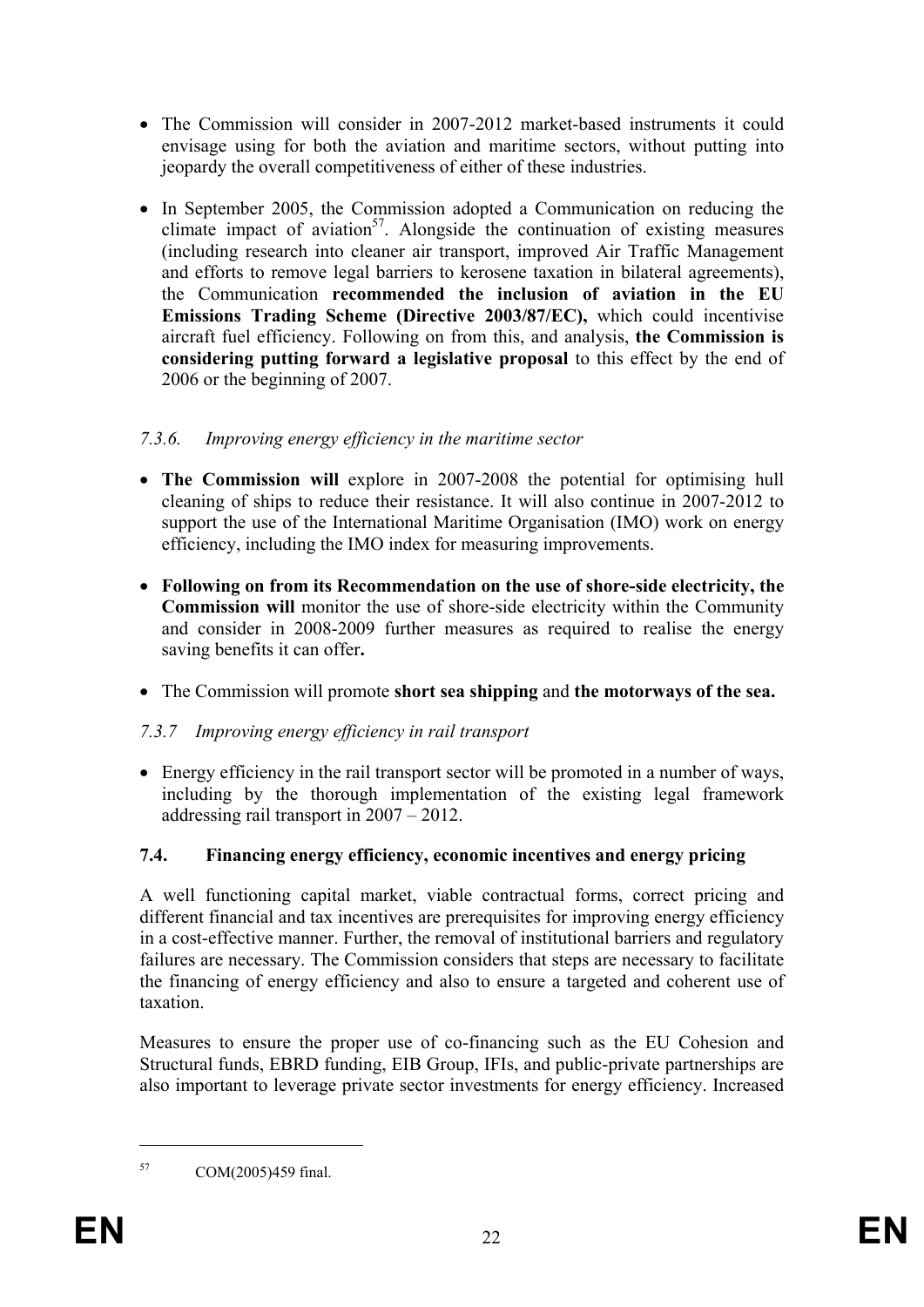institutional capacity is needed to ensure the proper use of available funding. In this regard, the following key measures will be implemented:

*7.4.1. Contracting forms for energy efficiency* 

• **The Commission will seek to identify and remove in the Member States remaining legal barriers** to the use of **shared- and guaranteed savings, thirdparty financing, performance contracting** and similar financing models often used by Energy Service Companies. A study will be carried out in **2007** on Member State and candidate country legislation to identify remaining barriers and recommend further measures. Standardarised monitoring and verification protocols will be developed in **2007 - 2009**, as well as simplified and standardised contract models, designed to improve their quality and wider use.

### *7.4.2. Clearing houses for information and bundling of small investment projects*

• **In 2007-2009, local revolving funds and other instruments will be developed or adopted to be financed by EBRD, EIB Group, Structural** and **Cohesion Funds** and private banks, each affiliated with a local information clearing house. These funds will combine capacity building and performance-related grants with commercial sources of finance, drawing on existing models such as the EBRD`s energy efficiency credit lines in Bulgaria<sup>58</sup>, and the new International Energy Efficiency Financing Protocol (IEEFP). Priority areas will be installation and building companies, as well as enterprises and households implementing energy savings projects.

# *7.4.3. Financing facilities for SMEs and ESCOs and for housing*

- **A framework will be considered and further developed in 2007 for publicprivate partnerships with EBRD, EIB Group and other IFI funding** to attract more equity, including venture capital applications for new energy-efficient technologies in the EU, especially for SMEs and ESCOs and other enterprises offering energy services.
- **The Commission will in 2007-2012 promote the use of grants and other public-private financial measures, including funds, for SMEs and the public sector to encourage the use of energy audits and specific energy efficiency investments identified in energy audits.** If audits lead to implementation of measures, part of the loans may be transformed into a grant. EBRD, EIB Group and EU Structural and Cohesion Funds will be considered for participation. These measures will also be used to improve the possibilities for the more intensive use of the Structural and Cohesion Funds for energy efficiency investments, including the housing sector in new Member States, in particular multi-family and social housing. In addition, the Commission will promote networking among Member States and regions to ensure financing of best practices in energy efficiency.

<sup>58</sup> Cf. PHARE Energy Efficiency Co-financing Scheme, 1998-2008.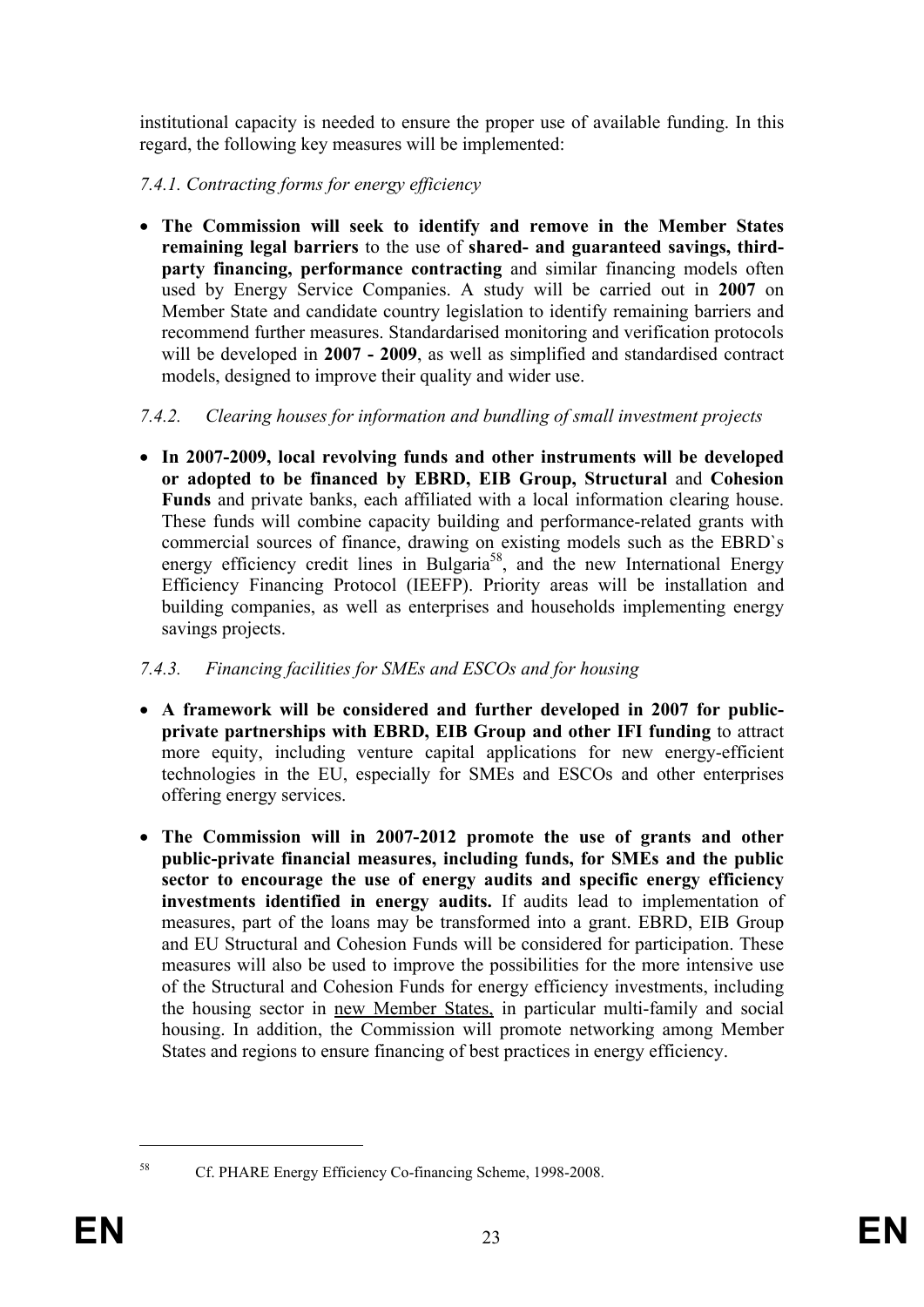• **The Commission will in 2007–2012 encourage the use by SMEs of Green Investment Funds** co-financed by the Competitiveness and Innovation Framework Programme  $2007 - 2013^{59}$  for the development and promotion of ecoinnovations.

### *7.4.4. Tax credits for production of energy-efficient products*

• **The Commission will consider in 2007 the costs and benefits of using tax credits as incentives for enterprises on the one hand, to promote the increased production of certified (e.g. with EU labelling scheme) energy-efficient appliances and equipment, and for consumers on the other, to promote the purchase and increased use of such appliances and equipment**.

#### *7.4.5. Taxation, rebates and feebates in an incentive framework*

- **The Commission will prepare in 2006-2008 a Green Paper on indirect taxation**  as a way to enhance EU policy implementation, including energy. It will analyse the possibility better to link taxation to policy objectives such as environmental aspects, thus allowing for better targeted tax differentiation in *inter alia* the Energy Tax Directive.<sup>60</sup>
- **The Commission will review in 2008 the Energy Tax Directive** in order to strengthen the links between taxation and EU policy objectives.
- The Commission will propose in **2007** special tax arrangements for commercial diesel, aiming at narrowing excessive differences in tax levels between Member States. This proposal should increase energy efficiency in the transport haulage sector (because of less "tank tourism").
- The Commission will encourage quick adoption by the Council of its proposal on passenger car taxation<sup>61</sup>.

# **7.5. Changing energy behaviour**

Behavioural change is brought about through increased public awareness and information, through dedicated and regular education and training. It is also achieved through energy advisors, energy audits and related methods. Information campaigns and advice are considered both a way to improve implementation of the legislative framework and to change behaviour and lifestyles related to energy consumption and energy efficiency. According to results from stakeholder consultations and debates, the EU is looked upon to provide leadership and to ensure objective and reliable information.

The efficient use of energy requires factors that motivate, facilitate and reinforce rational behaviour. Institutional capacity, awareness, clear, credible and accessible information on energy-using technologies and techniques as well as the related

 $\frac{59}{60}$  COM (2005) 121 final.

 $^{60}_{61}$  2003/96/EC.

COM (2005) 261, Proposal for a Council Directive on passenger car related taxes.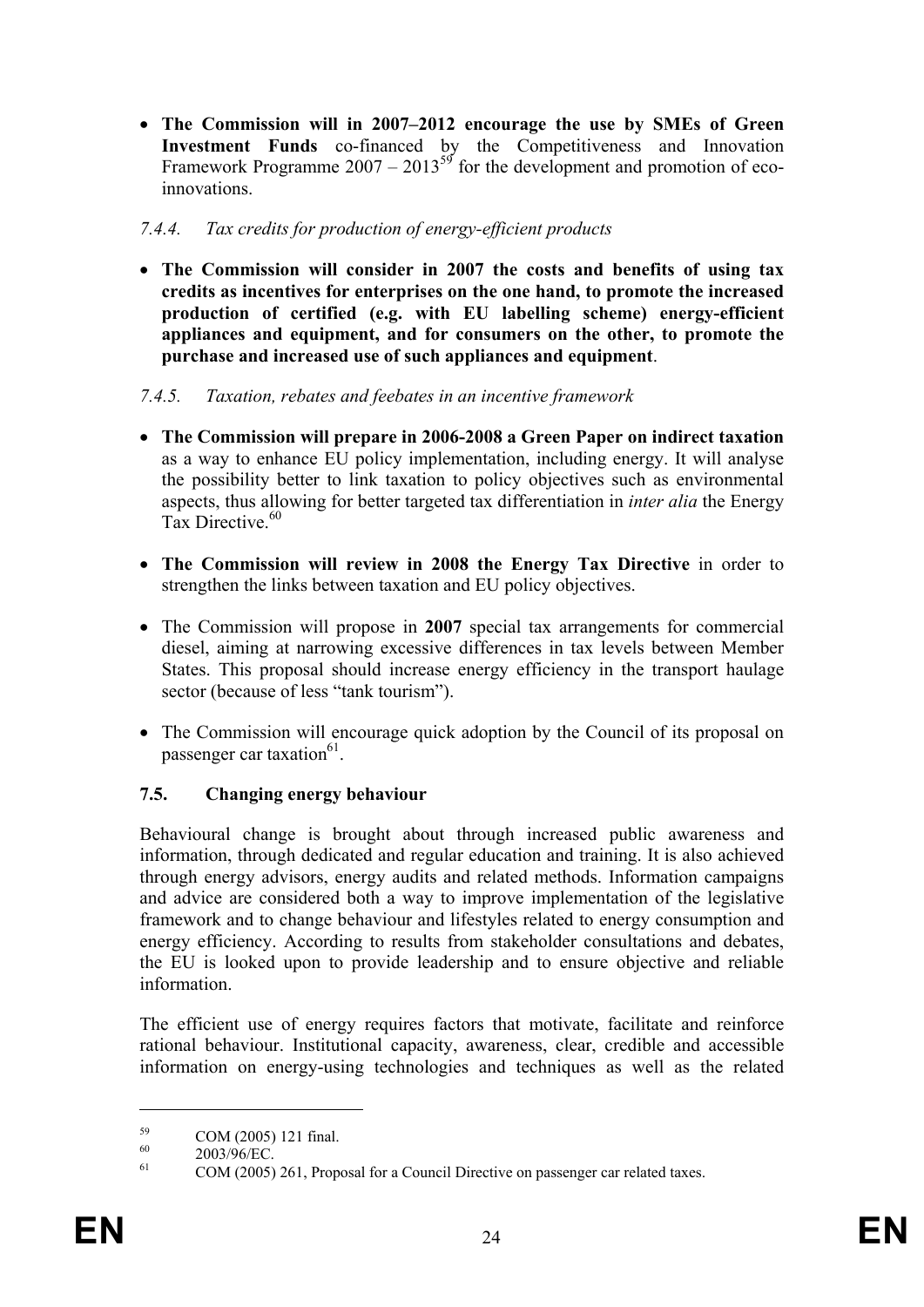financial and environmental benefits are important predisposing elements for rational market behaviour. They also serve to mobilise actors on the energy market. Institutions, standards of conformity, labelling of appliances, buildings and vehicles help to ensure full information, knowledge and rational decisions.

In order to achieve its objectives in the area of changing energy behaviour, the following measures will be taken:

# *7.5.1 Leadership by Example: The EU Institutions, EMAS62 and Public Procurement*

The European Commission and the other EU Institutions will **take the lead in improving energy efficiency, demonstrating new, energy-efficient technologies** in their buildings, vehicles, office supplies and other energy-using equipment, and **adopting procurement guidelines for their services**. Using and demonstrating best available technologies and techniques can influence behaviour and energy in a costeffective way.

**EMAS** was established by Regulation (EC) No 761/2001 and further developed by subsequent recommendations and decisions. EMAS allows voluntary participation by public and private organisations and provides them with guidance on establishing an environmental management system capable of demonstrating full compliance with environmental legislation and continuous improvement of environmental performance. Additionally, public reporting, employee involvement and flexibility make EMAS a powerful tool.

- **By the end of 2007, 29 of the European Commission's 65 buildings in Brussels will be EMAS certified.** All Commission-owned buildings will be certified by the end of 2009. It will be proposed to extend EMAS certification to all other EU Institutions by 2010.
- **The Commission will propose in 2007 in an amended regulation a revised EMAS** with a stronger focus by participating organisations on the key environmental priorities of the European Union, including energy efficiency.
- **A Commission Decision** will be adopted by end 2008 **to provide regularly updated energy-efficiency procurement guidelines** to facilitate Commission procurement, in line with requirements in Member States $63$ . The Commission will also ensure that all **new energy-efficient technologies in Commission premises are accompanied by information to inform the public of its benefits**, using labelling schemes and information campaigns and programmes.

#### *7.5.2. Energy Management for Industry, transport, SMEs and the Public Sector*

In non-energy-intensive industries, SMEs and in the public sector there is a saving potential of over 30% in cross-cutting technologies such as lighting, motor systems,

<sup>62</sup> Eco-Management and Audit Scheme, http://europa.eu.int/comm/environment/**emas**/  $\frac{\text{index\_en.htm}}{\text{As required by Directive (2006/32/EC)}}$ .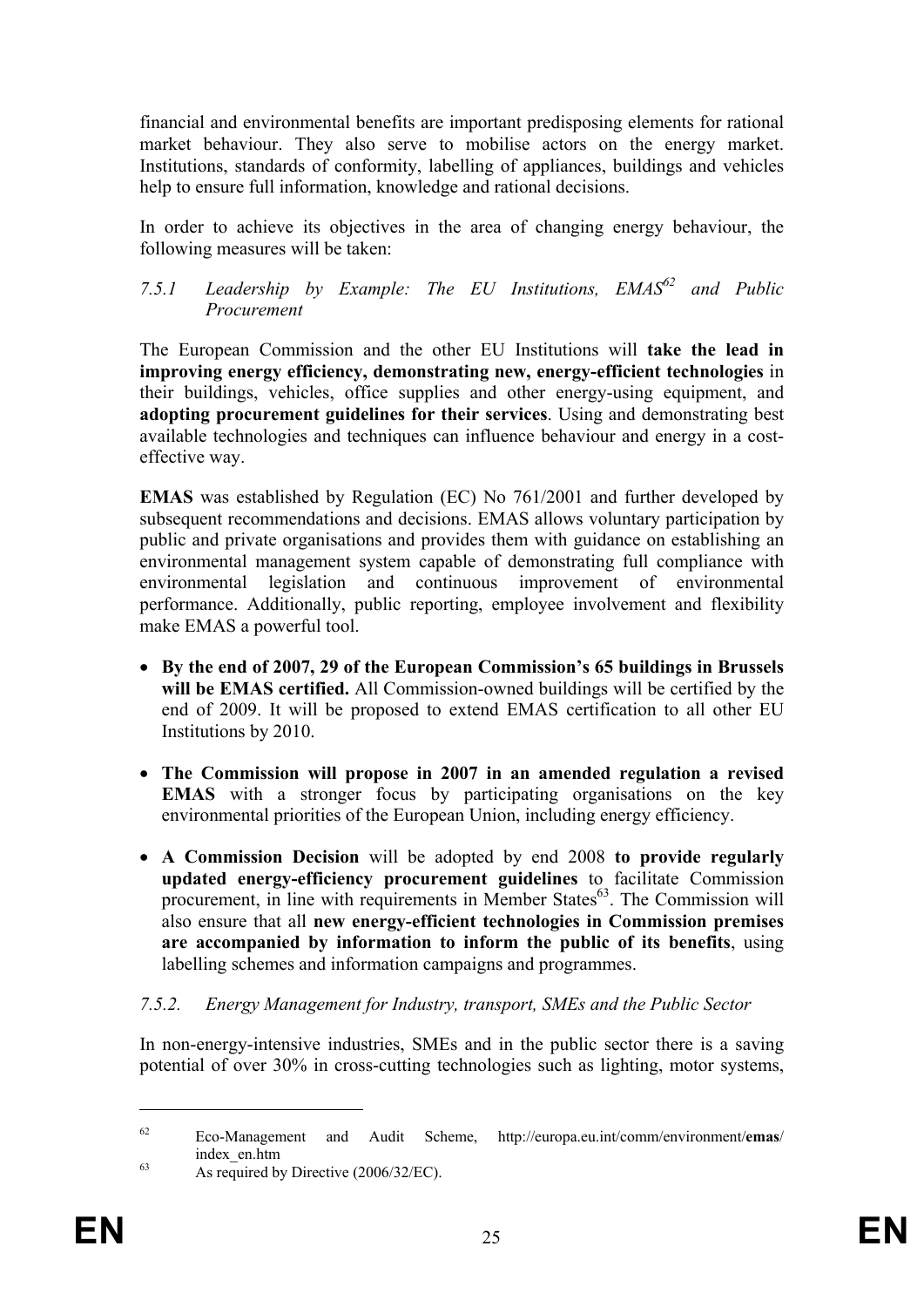boilers, etc. Improved energy management practices are a cost-effective way of realising this potential. The following will be carried out 2007-2012.

- **Energy efficiency management schemes will be developed with co-financing from Community programmes and strengthened and complemented with additional tools.** These will build on the success of voluntary programmes and databases such as "GreenLight"64, "EuroDEEM"65 for electric motors and "Motor Challenge"66. Priority areas will include **standardised energy audits, guidelines on how to promote energy-efficient products for enterprises and public authorities, best practice and benchmark guidebooks, and education and training plans for energy managers67**.
- **The Commission will publish a new Reference Document on energy efficiency in 2007** in the context of information exchange under Directive 96/61/EC. Energy efficiency data in IPPC and other existing sector-specific documents will be updated and improved.
- **Tools developed to assist stakeholders in improving energy efficiency will be placed in coherent frameworks**, linked through common portals, and promoted. The Commission's **objective** will be to seek ways to ensure the **institutionalisation and mainstreaming** of these activities by increased financing from the beneficiaries and from commercial interests. The existing networks of national and local energy agencies and equipment trade associations already in place will be called upon to widen the area of replication and application of these tools. Energy Service Companies and public-private financing partnerships will be encouraged to help implement and finance the identified savings opportunities.

# *7.5.3. Public Education and Energy Efficiency68*

The formal education system is one of the best routes to reach and influence energy consumers and teach them about their energy choices. Funded pilot projects and incentives will help to introduce educators and educational authorities to the tools needed to reach out to teachers, students and other stakeholders to raise awareness on energy matters, motivate and mobilize. Therefore, the Commission will take a number of measures in this area:

• **Selected funded pilot projects and programmes will be mainstreamed and institutionalised 2007-2012 as appropriate to help introduce educators and educational authorities** to the tools needed to reach out to teachers, students and other stakeholders to raise awareness on energy efficiency, to motivate and to mobilize.

<u>.</u>

 $^{64}$  www.eu-greenlight.org

<sup>&</sup>lt;sup>65</sup> http://energyefficiency.jrc.cec.eu.int/eurodeem/index.htm<br>
www.motor-challenge.eu

<sup>67</sup> The Commission will present by the end of 2006 or beginning of 2007 an Environment Programme to increase the environmental performance of SMEs (SME-Environment). Cofunded by Life+ and CIP, it will include an energy efficiency toolkit for SMEs. 68 EU and Member State competences in curricula are described in Article 149 (basic education

and youth) and Article 150 (vocational education) of the Treaty.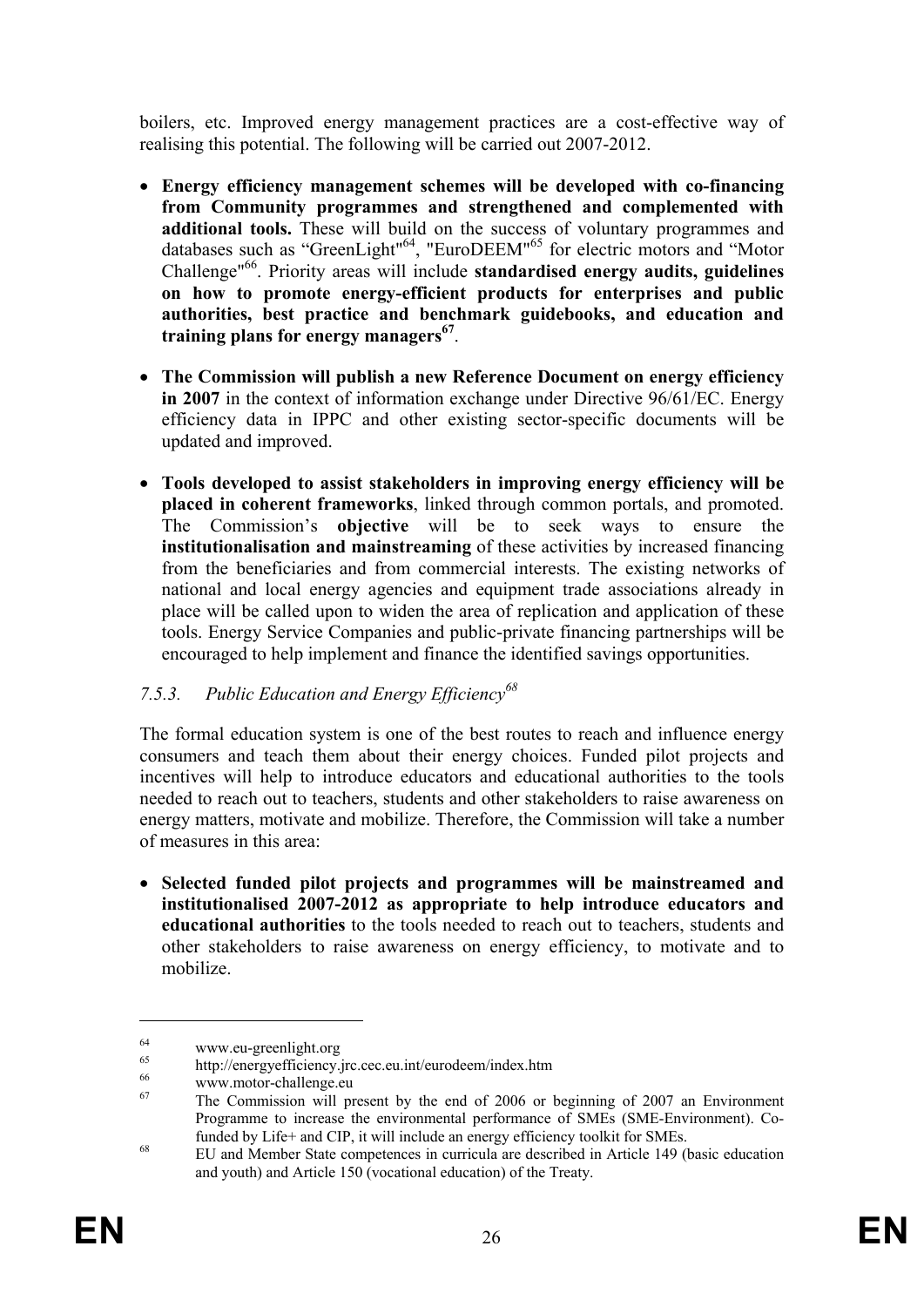- **The Commission will propose a recommendation in 2007 developing the European energy security and climate change dimensions in the area of national education curricula**, while giving priority to using Community programmes to provide practical measures such as information material and teaching guidelines, and using networks such as *ManagEnergy*<sup>69</sup> to help disseminate them.
- In its vocational training policy, the Commission, in co-operation with the European Centre for the Development of Vocational Training  $(Cedefop)<sup>70</sup>$  will **consider in 2008 a vocational educational training initiative to facilitate the adaptation of curricula to the changing importance of energy efficiency and energy-efficient technology**, while fully respecting the responsibility of the Member States for the content and organisation of vocational training. One objective of this initiative is, at an early stage, to expose future installers and technicians to the availability and proper maintenance of new, energy-efficient technologies.

#### *7.5.4. Behaviour, technological development and information and communications technologies (ICT)*

Behaviour and consumer demand play an important role in determining technological development and pathways. Influencing behaviour today can thus have a potentially strong impact on technologies that are developed in the future, placing additional requirements on energy-efficient technologies.

ICT can also play an increasingly important role in improving energy efficiency. This is true for end uses in buildings, in industry and in transport, as well as for in energy transformation.

#### *7.5.5. National Energy Efficiency Action Plans*

• **National Action Plans will be used i.a. to monitor progress, report on results and ensure proper enforcement and compliance of Community energy efficiency legislation**<sup>71</sup>. The Commission will provide reporting templates and guidelines to the Member States to use with their National Energy Efficiency Action Plans beginning in 2007 and continuing through 2012. These will specify reporting obligations for EU energy efficiency legislation, measurement and verification of energy efficiency improvements for meeting savings targets, and information on national enforcement mechanisms for energy efficiency laws and regulations. These instruments shall be reviewed by the Commission in regular reports prepared six months after Member States have submitted their national Energy Efficiency Action Plans. Progress and shortcomings will be communicated to the Member States. Reference to this progress will also be made in the regular Strategic Energy Reviews<sup>72</sup>.

<u>.</u>

 $^{69}_{70}$  http://www.managenergy.net

<sup>70</sup> Council Regulation (EEC) No 337/75 of 10 February 1975 establishing a European Centre for the Development of Vocational Training.<br>
Required by Directive 2006/32/EC.<br>
<sup>72</sup> COM (2006) 105 final of Marsh 2006

COM (2006) 105 final of March 2006.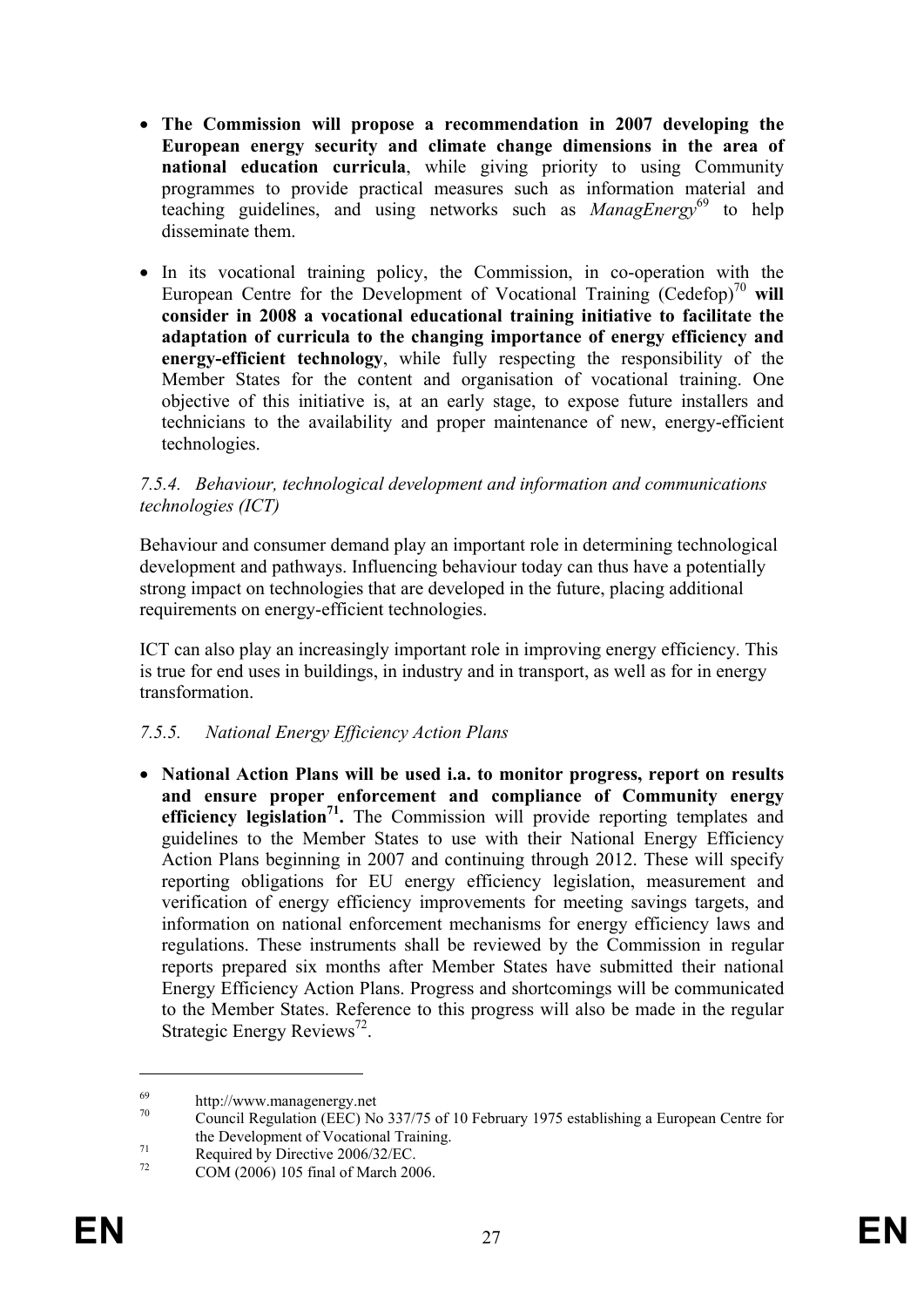#### *7.5.6. Sustainable Energy Europe (SEE) Campaign: raising public awareness*

The Sustainable Energy Europe Campaign is a broad public awareness campaign developed by the Commission. It has a large potential for reaching out to and influence actors on the energy market, both consumers and producers of energy and those working with energy-using equipment and infrastructures. To increase its impact, additional measures will be taken.

• **SEE will create and operate new communication and networking activities** with associated working groups. By focusing on specific groups working with energy, the programme will increase its.

### *7.5.7. National, Regional and Local Energy Agencies Working Together*

**The national energy agencies, through EnR73and the over 350 regional and local energy agencies, through ManagEnergy, will participate in elements of this Action Plan between 2007-2012**. Measures that lend themselves to implementation at local and regional level, such as dissemination of information on good and best practices and benchmarks, information on the use of **cohesion, structural and rural development funds,** programmes *inter alia* for the **training and education** of energy advisors, sales personnel and other actors will be placed in a broader framework programme and mainstreamed.

### *7.5.8 Energy efficiency in Member State Schools*

In addition to providing the institutional framework for education and training, schools also provide an opportunity to develop an understanding of practical issues related to energy efficiency, such as energy management, improving energy performance and optimal allocation of energy resources. For this reason, the Commission supports projects related to energy efficiency that can be carried out in a school environment.

• The Commission will in  $2007 - 2008$ , with support from the Sustainable Energy Europe Campaign and the Intelligent Energy-Europe Programme, organise a competition in each of the Member States for the purpose of awarding a prize to the school considered to be the most energy efficient, according to a number of selection criteria. Among these criteria will include how well the school's energy systems are managed, what progress has been made in improving energy efficiency, the general energy performance of the school and the level of knowledge of energy efficiency and sustainability of the students. A Europeanwide prize will also be considered.

# *7.5.9 A Network of Mayors*

• A "Covenant of Mayors" representing 20-30 large, pioneering European cities, together with the Commission, will be created in 2007, based on a Memorandum of Understanding on Energy Efficiency. It will build on a number of existing

<sup>73</sup> European Energy Network. Association of national energy agencies.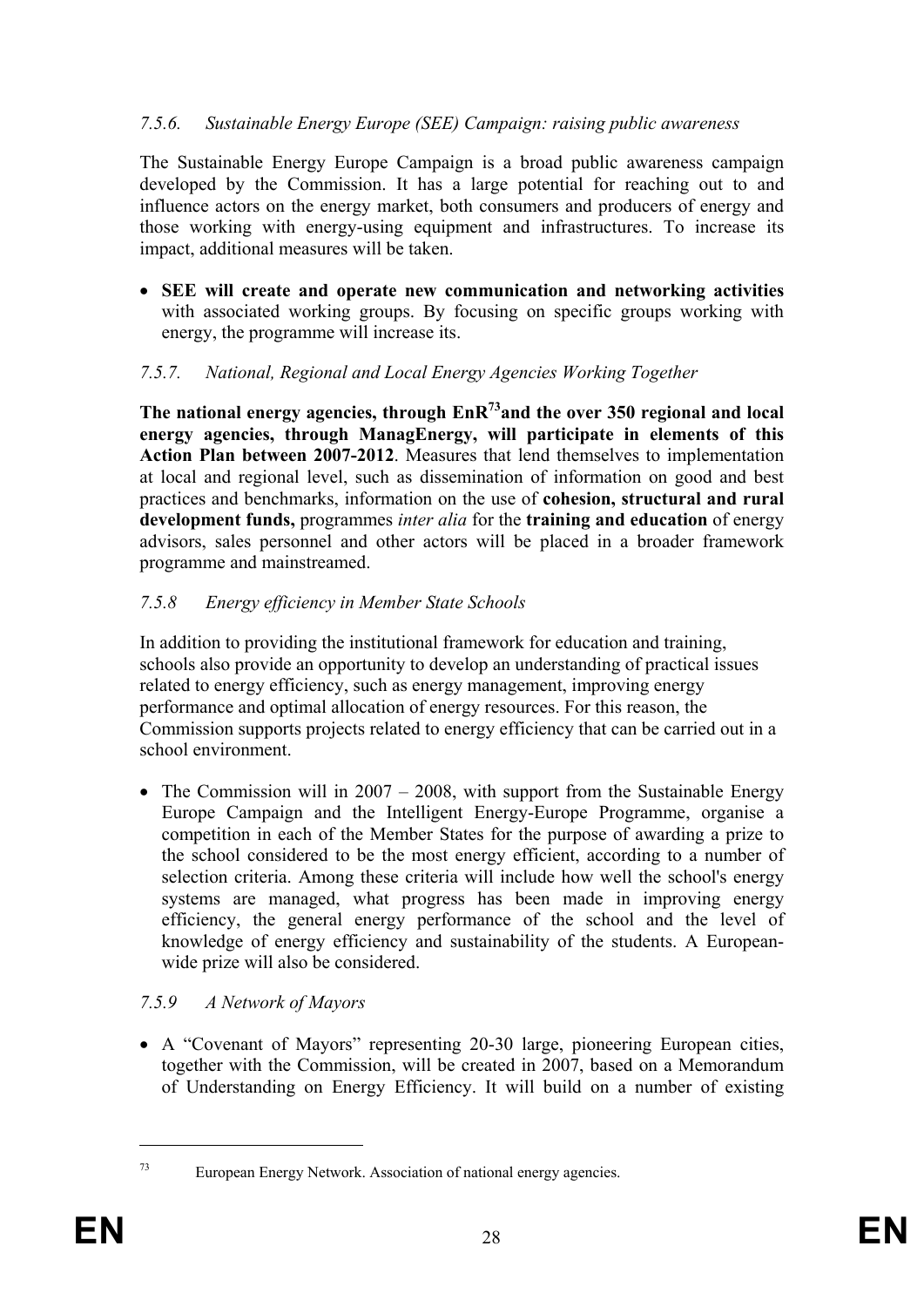initiatives, including Civitas<sup>74</sup>, and create permanent networks with a view to exchanging best practices. The question of financing will also be addressed. The Commission will issue a Guidance document on sustainable urban transport plans as announced in the Urban Strategy.

### **7.5.10. Intelligent Energy-Europe Agency (IEEA)**

**The Intelligent Energy-Europe Agency (IEEA)** will facilitate the implementation of the Action Plan, in co-operation with Member State governments and energy agencies. The unique competences of the IEEA and its position in the policy and implementation chain will continue to play an important role in ensuring a full and ambitious implementation of Community energy efficiency policy.

The Agency will also promote as appropriate the launching of projects related to existing and forthcoming Community legislation, in cases involving most or all Member States, EEA and Candidate Countries, between 2007 and 2012.

### **7.6. International partnerships**

Energy efficiency is very much a global issue. Countries around the globe are interconnected through international trade, through development policy and by international agreements and treaties. These same instruments can be used to increase the application of energy-efficient technologies and techniques not only in the EU but abroad.

### *7.6.1. An International Framework Agreement on Energy Efficiency*

- **The Commission will in 2007 launch an initiative for an international framework agreement on energy efficiency,** involving both developed and developing countries. This will be part of a global effort to mitigate climate change and secure energy supplies. This will be done in collaboration with the UN, G8, International Energy Agency, the World Trade Organisation, the World Bank, the EIB Group, the EBRD and other institutions. Through it will be developed a group of nations, organizations and enterprises with mutual self-interest covering many aspects of an energy-efficient world economy, including standardization, statistical data, measurement of energy efficiency improvement, monitoring and evaluation, labeling and certification, energy audits, stand-by losses, codes of conduct, best available technologies and other aspects. Countries expected to participate will include Brazil, China, India, Japan, Russia and the United States. Others may be considered. A Memorandum of Understanding will be sought.
- **Cooperation and sharing of measurement methods** used in setting minimum efficiency requirements will be increased in 2007-2012 under the agreement to the extent possible. At least for globally traded products, harmonised measurement methods shall be developed to promote trade in more efficient equipment and facilitate the widespread adoption of these technologies. Test methods developed as European Norms (EN) as well as those developed by international

<u>.</u>

<sup>&</sup>lt;sup>74</sup> Programme in the RTD Framework Programme to help cities to achieve a more sustainable, clean and energy-efficient urban transport system.